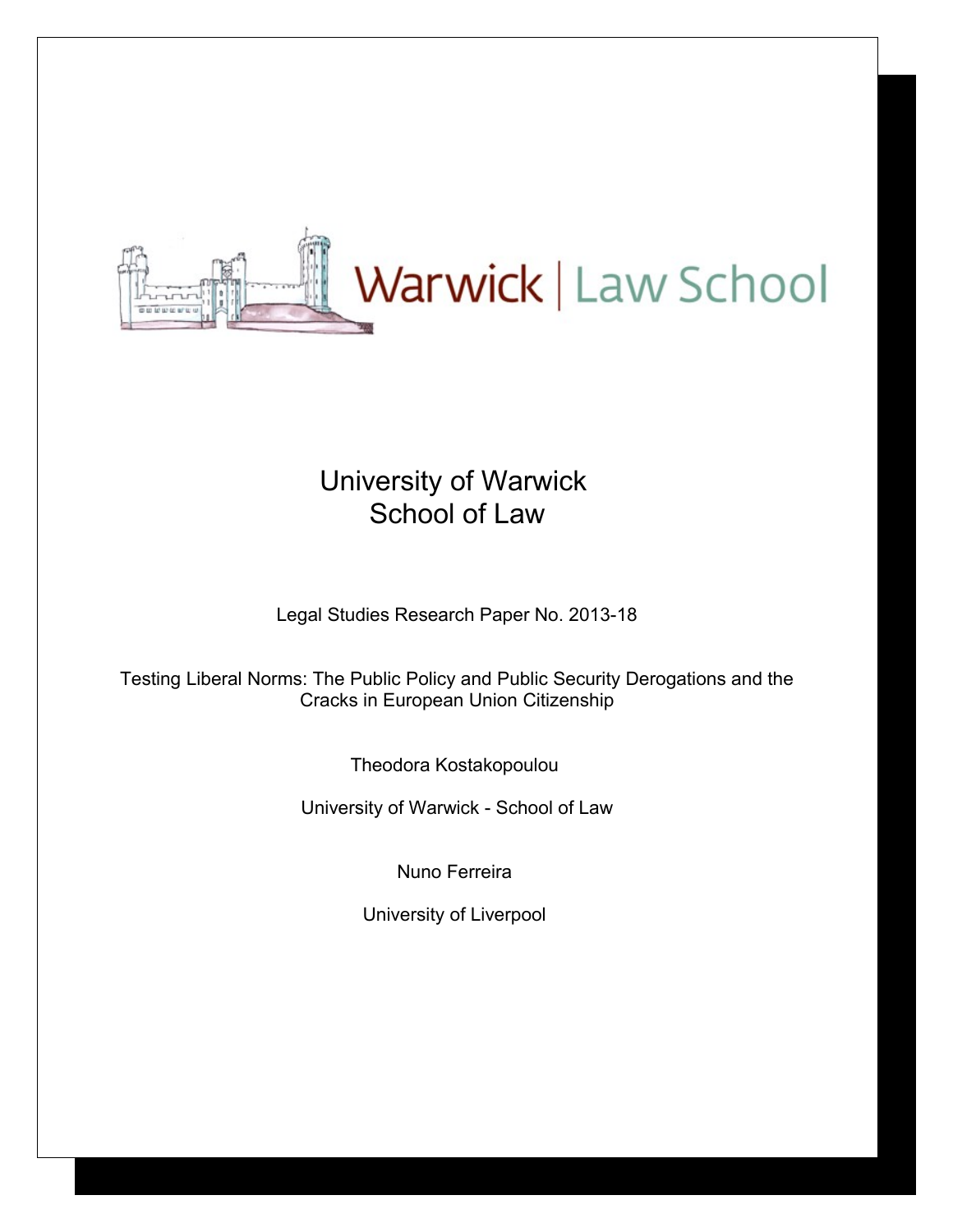## **1. Introduction<sup>1</sup>**

 $\overline{a}$ 

Crises in liberalism are not merely triggered by exogenous factors, such as international terrorism, wars, global economic downturns and natural disasters. They can also emerge endogenously when basic principles underpinning liberalism come adrift and, like soap bubbles, fluctuate and then burst when they come into contact with a new idea or a harsh reality. One such harsh reality is insecurity of residence and the principles of liberalism that it challenges are freedom from state coercion, human emancipation from unnecessary restrictions and the equal treatment of all individuals irrespective of their place of birth and nationality.

We take it as given that citizens have the right to enter and reside freely and unconditionally in the country they call 'their own'.<sup>2</sup> Migrants, on the other hand, can never take security of residence for granted. Notwithstanding the length of their residence in the territory of the host state and their immersion into a multifarious web of socioeconomic relations, their future is always precarious; they can be ordered to leave the country if state authorities view their presence as not 'conducive to the public good' and a threat to public policy or national security. In the past, misfortune or injustice or both could easily cause their dislocation and departure. Economic recessions have also been used as either reasons or pretexts for the expulsion of migrant workers. Additionally, public policy, public morality and national security have been

<sup>&</sup>lt;sup>1</sup> Research for this article was carried out under the Jean Monnet Project on 'The Reconceptualisation of European Union Citizenship' (2010-12) funded by the European Commission. The authors are grateful to the Commission for the financial support. Earlier versions, and parts of it, have been delivered by Dora Kostakopoulou at the following meetings: Sixth Pan-European Conference on EU Politics, ECPR, Tampere, Finland, 13-15 September 2012; UACES 42nd Annual conference, Old Borders, New Frontiers, University of Passau, 3-5 September 2012; Conference on 'The Human Face of the European Union: Humane Enough?' Manchester, University of Manchester, 20 July 2012; the 19th International Conference of Europeanists, Boston, MA, 22-24 March 2012; 2nd Jean Monnet Workshop on the Reconceptualisation of EU Citizenship, Universidad Pontificia Comillas, Madrid, 7-8 October 2011; European Union Citizenship: Enduring Patterns and Evolving Norms, EUSA 12th Biennial International Conference, Boston MA, 3 – 5 March 2011. We would like to thank all the participants in the above mentioned events for questions and comments.

<sup>&</sup>lt;sup>2</sup> See Article 3 of the Fourth Protocol to the 1950 European Convention on Human Rights (ECHR).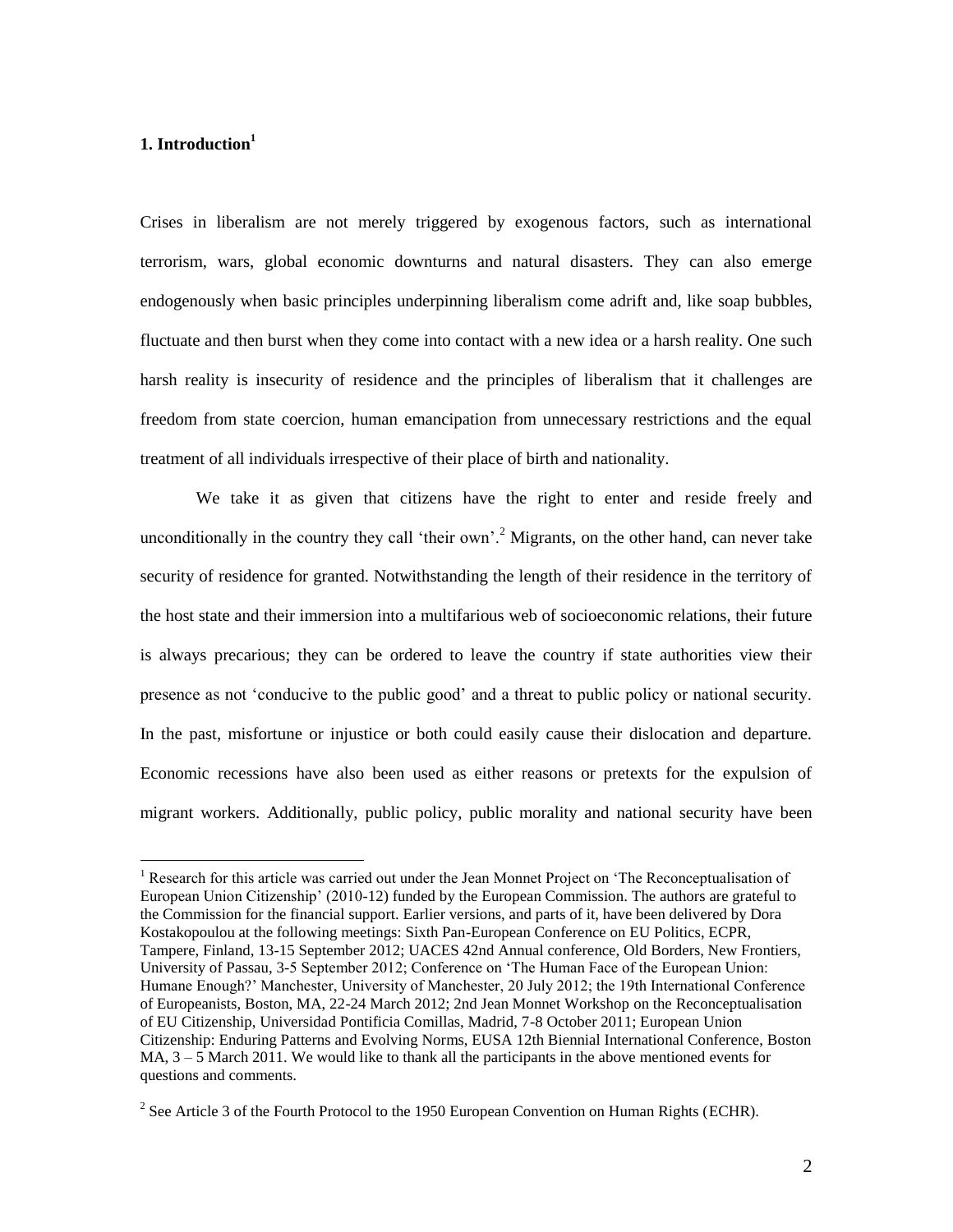interpreted widely by states in order to force the exit of migrant workers. Trivial incidents find their way into justifications for exclusion and it is often the case that norms and standards are not always administered correctly by lower courts and administrative authorities.

Fortunately, those migrants who are beneficiaries of European Union law enjoy considerable protection against experiences of injustice and illegitimate harm inflicted by state authorities because the public policy, public security and public health derogations from the Treaty's provisions on the free movement of persons have to be interpreted strictly and there is a demand for the justification of state actions to be in line with the standards prescribed by European Union law.

But while the traditional discretion enjoyed by states in ordering non-nationals to leave their territory has been curtailed by European Union law, and even states which are not members of the European Union would not 'eject at their pleasure' non-national residents who have not committed any offence, the system of protection afforded to offending European Union citizens, nevertheless, contains a number of cracks. These will have to be corrected in the near future not only because they lead to policy incoherence and gaps in rights protection, but also because they threaten to transform European Union citizenship from a fundamental status into a thin overlay which, under pressure from national executive power, loses its effect and significance.

Investigating those cracks and how they could be corrected is the main focus of the present article. True, it may be objected from the outset that no sympathy should be given to offending EU citizens residing in the territory of Member States whose rules and laws they fail to respect. For by failing to respect the requirements of hospitality, they, essentially, forfeit their right to receive such hospitality and to deserve any special protection. Although such a view is certainly understandable, most fair minded individuals would find it troubling if the penalty imposed for offending conduct does not meet the requirements of proportionality and causes irreparable and, in the opinion of some, illegitimate, harm to human beings.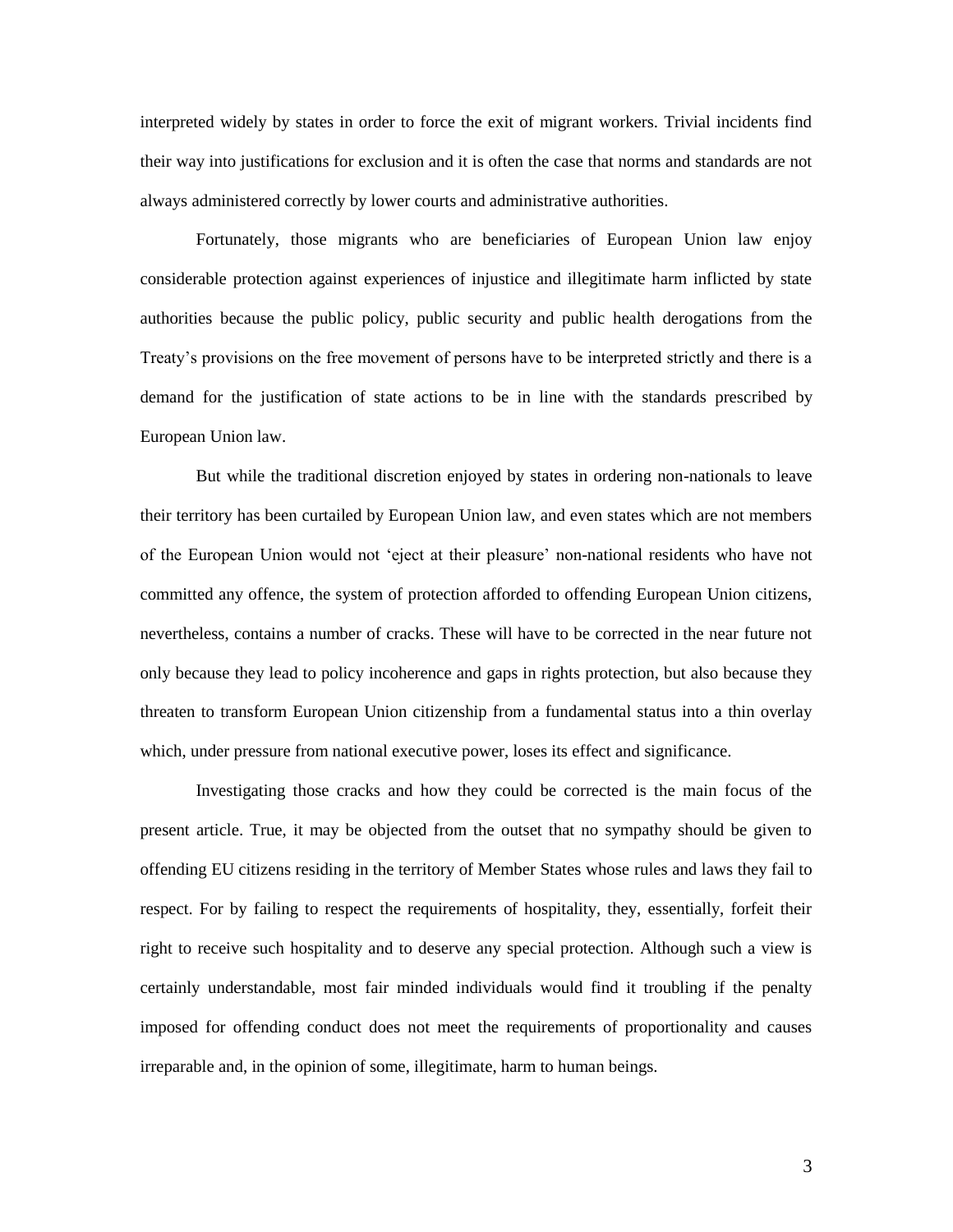Indeed, it is one thing to accept the penalty accompanying a transgression and quite another to be placed outside the society's circle of membership. Being stripped of membership status and being rendered 'homeless' shatters lives, destroys personal identities and tears apart social and family relations. After all, 'home' is not only the place where we feel safe, our lives are woven and entangled with the lives of others and where our identities are manifested and shaped. In addition to its spatial dimension, 'home' also has another temporal dimension in the sense that we cannot imagine our life and contemplate future life choices without it. Home settles people in the sense that it allows them to make commitments, imagine and plan their future. In this respect, 'homelessness', that is, being ordered to leave a country in which you have made your home, not only makes us feel abandoned and hurt, it also makes us feel futureless. Without security of residence, personal autonomy, that is, the right to lead a meaningful life and to make life choices, is meaningless. Because deportation not only makes EU citizens' lives, expectations and future less worthy of respect, but also negates them completely, the effect of the public policy and public security derogations in Directive 2004/38 on Union citizenship itself must be seriously examined.

The subsequent discussion is structured as follows. In section 2 we examine the 'old' and 'new' interpretative frameworks relating to public policy and public security derogations and examine the shortcomings in the judgments in the first cases on Article 28(3) of Directive 2004/38 that have reached the Court of Justice of the EU (CJEU). In section 3 we consider whether EU migration and external relations laws could shed light on the conceptual ambiguity surrounding the terms public security and public policy which underpin deportation decisions, while in section 4 we extend our search for a solution to the Court's interpretation of these terms across the four fundamental freedoms. We argue, in section 5, that international migration law, and not European Union law, could provide useful pointers and inspiration for the reform of law and policy in this area and in the concluding section we discuss, and defend, our proposals for institutional reform.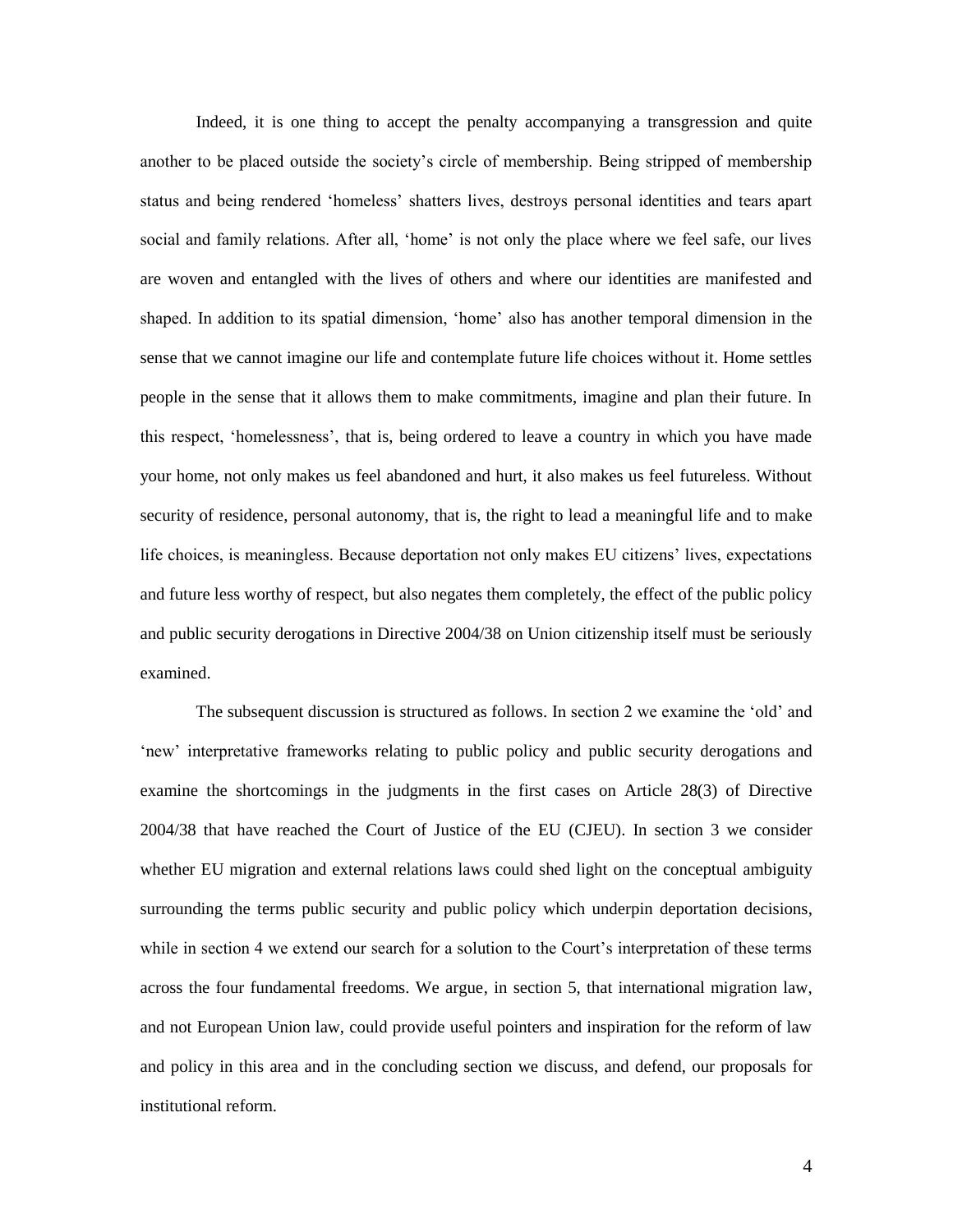#### **2. The public policy and public security derogations: Past and present**

The public security, public policy and public health derogations from free movement have been marked by a disjunction between governmental interests and sovereign power and EU regulation. Member States have been keen to maintain the vestiges of their sovereignty in the sphere of migration law. Accordingly, they have preserved the power to restrict the free movement rights of Union citizens and their family members on public security, public policy and public health grounds (Article 45(3) TFEU). But these grounds must be strictly interpreted and comply with the principle of proportionality,<sup>3</sup> cannot be invoked in order to serve economic ends even in times of recession, and cannot be imposed automatically.<sup>4</sup> Instead, they have to be based exclusively on the personal conduct of the individual concerned. The Member States are obligated to verify that a Union citizen's personal conduct poses 'a genuine and sufficiently serious threat to the requirements of public policy affecting one of the fundamental interests of society'. <sup>5</sup> This is not merely confined to entry; it also applies to restrictions on the right of exit imposed by the Member State of origin on one of its nationals. In *Jipa*, a reverse discrimination case since the applicant requested his state of origin to lift a restriction on his right to cross-border movement (Article 38 of Romanian Law 248/2005) in order to travel to Belgium which had repatriated him owing to his irregular residence there, the Court ruled that in the absence of a genuine threat to public policy or public security the Member State of origin cannot restrict an EU national's right

<sup>3</sup> Case C-100/01 *Ministre de l'Interieur v Aitor Oteiza Olazabal*, Judgment of the Court of 26 November 2002; Joined Cases C-482/01 and C-493/01 *Orfanopoulos and Oliveri v Land Baden-Wurttemberg* [2004] ECR I-5257; Case C-430/10 *Hristo Gaydarov v Direktor na Glavan direktsia 'Ohranitelna politsia' pri Ministerstvo na vatreshnite raboti*, Judgment of the Court of 17 November 2011, paragraph 32.

<sup>&</sup>lt;sup>4</sup> See the Opinion of AG Mazak in Case C-33/07 *Gheorghe Jipa*, delivered on 14 February 2008, point 23. <sup>5</sup> Case 30/77 *R v Bouchereau* [1977] ECR 1999.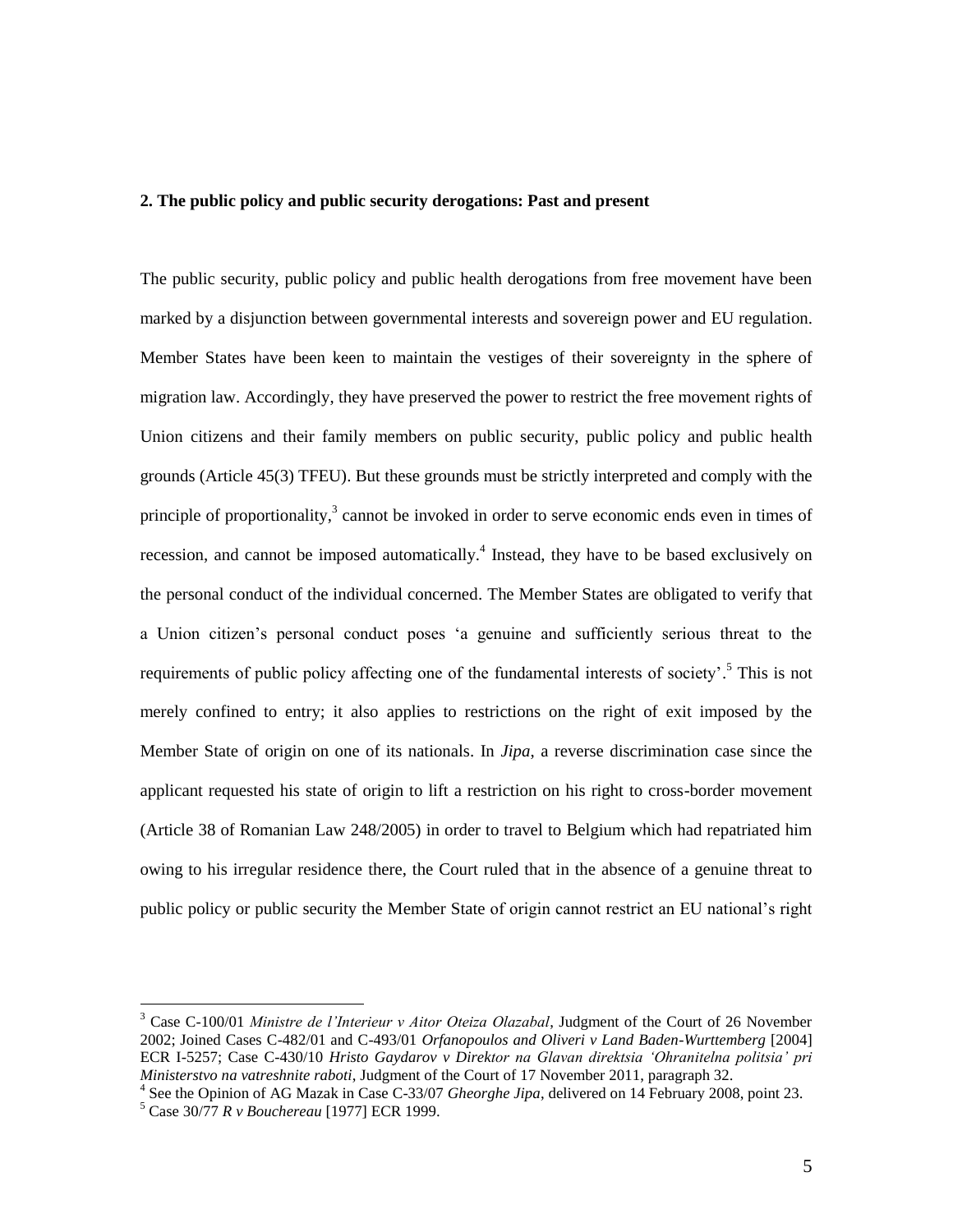of exit.<sup>6</sup> In *Gaydarov*, the Court ruled that 'the genuine, present and sufficiently serious threat to the requirements of public policy' test, observance of the principle of proportionality and the subject of the restrictive measure to effective judicial review can justify the restriction of the right of a Member State national to exercise the fundamental rights of entry and residence. The same assessment must take place with respect to third country national spouses of EU nationals who have been the subject of alerts entered in the Schengen Information System. The CJEU has stated that both the Member State issuing an alert and the Member State that consults the Schengen Information System must first establish that the presence of a person constitutes a genuine, present and sufficiently serious threat affecting one of the fundamental interests of society.<sup>7</sup>

The Court's clear preference for a rights-based approach to the interpretation of the Treaty's derogations from free movement in the internal market shields individuals from the discretionary power of states. As protected persons, their interests take priority over the interests of states. From this it follows that public policy or security risks must be clearly linked to particular persons before any action is taken by national authorities against an EU citizen. By requiring concreteness, as opposed to abstract interpretations of threats or risks, and contextualism, that is, the identification of real and specific harms caused by individuals' actions as opposed to abstract harms and exaggerated risks flowing from authorities' perceptions about certain (unwanted) individuals and their actions, EU nationals and their families have been shielded from utilitarian calculations and arbitrary state practices. Accordingly, a Member State cannot order the expulsion of a Union citizen as a deterrent or a general preventive action.<sup>8</sup> Nor can exclusion or expulsion decisions be justified on the basis of governmental policy agendas, such as, for example, tackling pornography or organized crime. This also rules out the application

<sup>6</sup> Case C-33/07 *Gheorghe Jipa*, Judgment of the Court of 10 July 2008. Romania had placed this restriction following a Readmission agreement it had signed with Belgium before its accession to the EU.

<sup>7</sup> Case C-503/03 *Commission v Kingdom of Spain*, Judgment of the Court of 31 January 2006.

<sup>8</sup> Case 67/74 *Bonsignore* [1975] ECR 297, paragraph 6, and Case 36/75 *Rutili* [1975] ECR 1219, paragraph 29.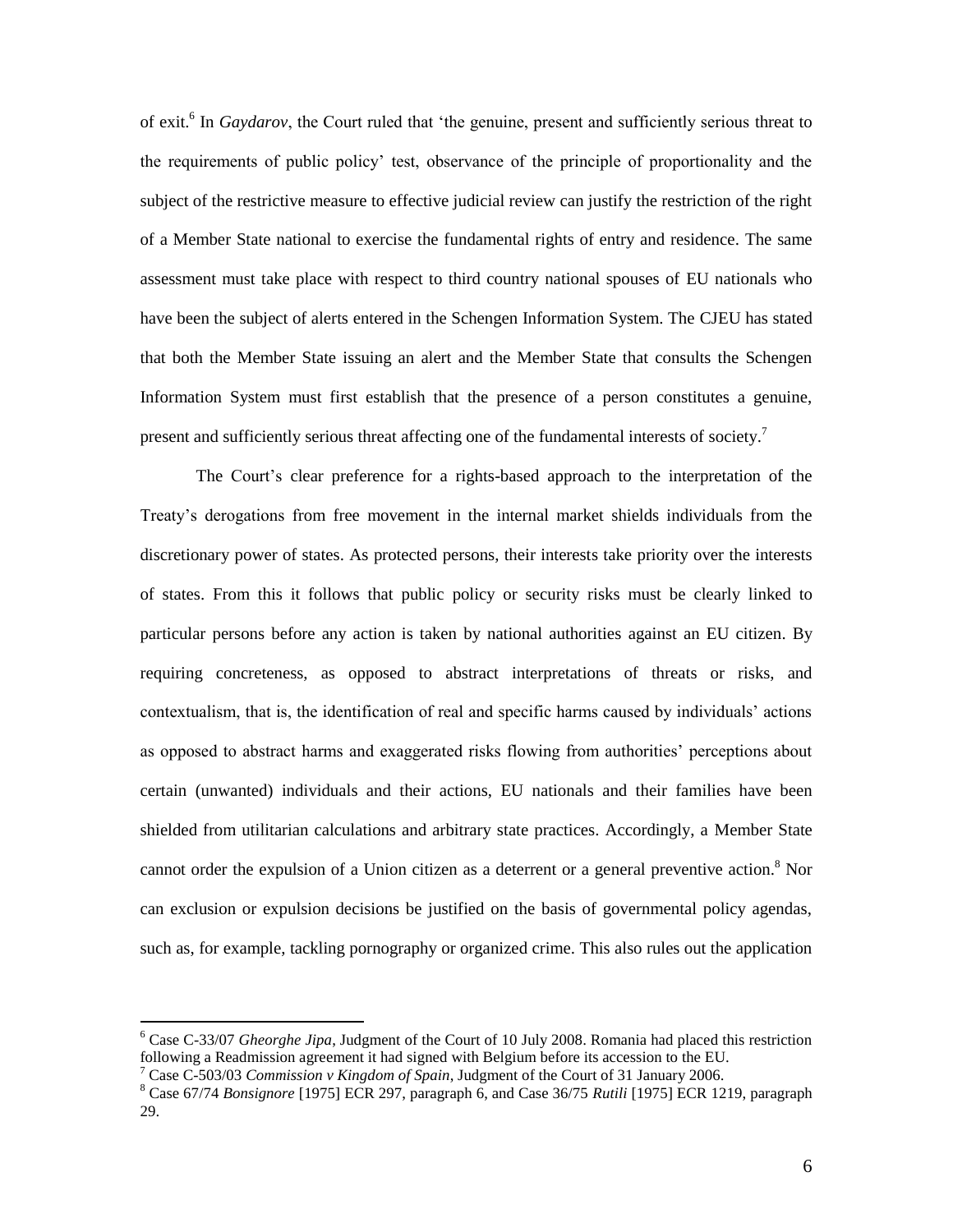of pre-emption or the precautionary principle which became salient in counter-terrorist law and policy post 9/11.

Additionally, previous criminal convictions will not in themselves constitute grounds for imposing limitations on cross-border movement.<sup>9</sup> As Article 27(2) of Council Directive 2004/38 states, 'justifications that are isolated from the particulars of the case or that rely on considerations of general prevention shall not be accepted'. According to Advocate General Mazák, 'it follows from the ruling of the Court in *Commission v Spain* that a Member State, when limiting the rights granted to Union citizens pursuant to Article 18(1) EC [21 TFEU], cannot rely on general non-specific assertions made, in relation to the conduct of a Union citizen, by another Member State. A Member State when limiting the fundamental freedoms of Union citizens must itself verify and confirm whether the exercise of those freedoms poses a genuine and sufficiently serious threat to the requirements of public policy affecting one of the fundamental interests of society' (footnotes omitted).<sup>10</sup> True, there is no isomorphism in the definition of public policy across the EU – public policy and public security remain 'national concepts', that is, they are defined on the basis of national laws and traditions. However, the Court has clearly stated for more than three decades that the Member States' discretion in this area is circumscribed by EU  $law.<sup>11</sup>$ 

Although the strict interpretation of the public policy derogations furnished by secondary legislation (Directive 64/221 initially and Directive 2004/38 from 30 April 2006) and the Court's jurisprudence have circumscribed the Member States' discretionary power, they nevertheless continue to deport Union citizens on the basis of enforceable criminal convictions. In *Calfa* automatic expulsion for life following a criminal conviction, without consideration of the personal conduct of the offender or the danger (s)he represented, on the basis of public policy, was seen to contravene Treaty provisions (formerly Article 49 EC) and Directive 64/221 (now

<sup>9</sup> Article 27(2) of Directive 2004/38; Case C-348/96 *Calfa* [1999] ECR I-11, paragraphs 22 to 24.

<sup>10</sup> See Opinion in Case C-33/07 *Gheorghe Jipa*, n 7 above, point 43.

<sup>11</sup> Case 41/74 *van Duyn* [1974] ECR 1337.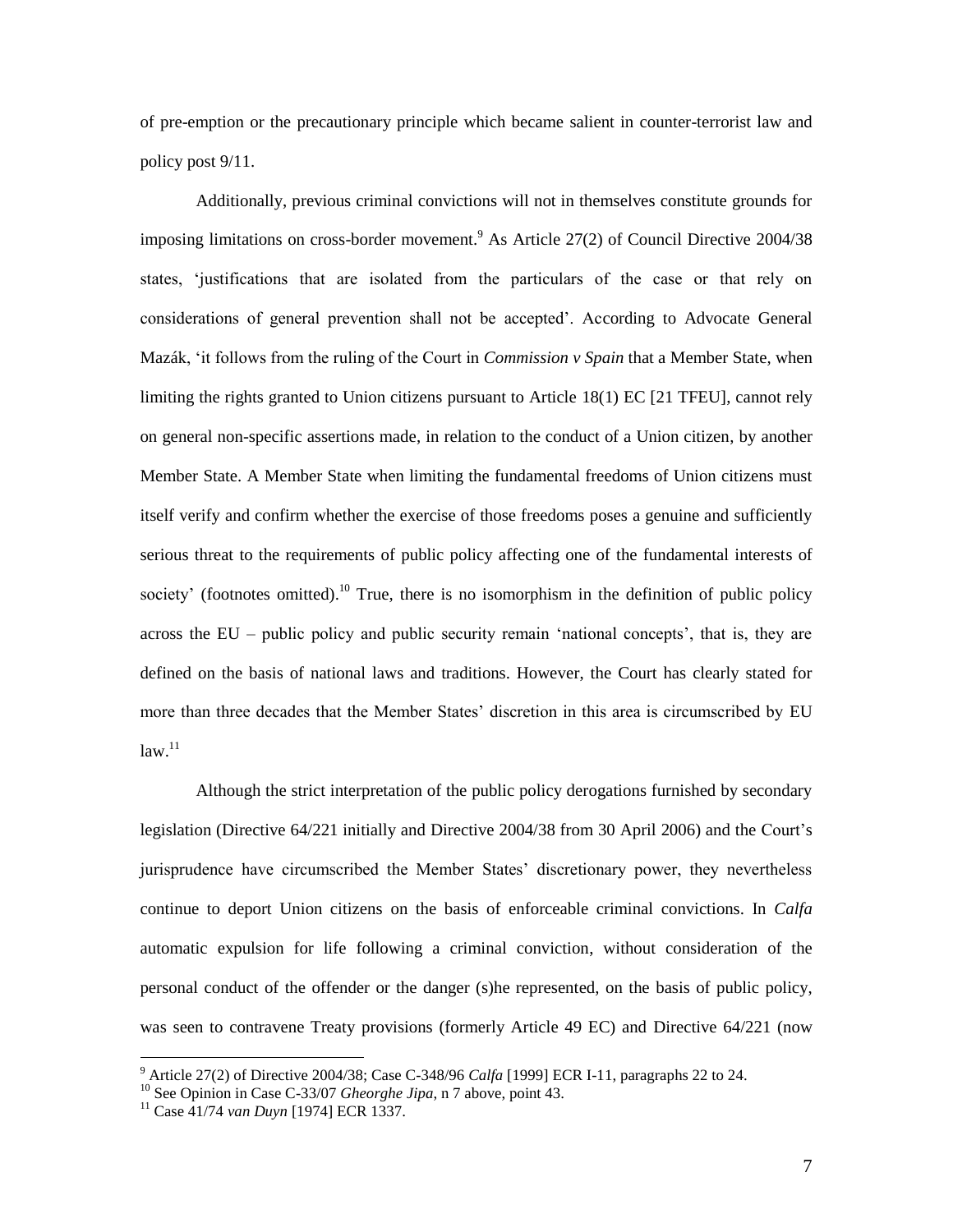Directive 2004/38).<sup>12</sup> And Advocate General Stix-Hackl has stated in *Commission v Germany* that 'the German practice of automatic deportation, without regard for personal circumstances, justified on the ground of its deterrent effect on other foreigners and in breach of the fundamental right to family life breaches Community law'. <sup>13</sup> In *Huber* the Court took issue with the German Central Register of Foreign Nationals and ruled that the prohibition of discrimination on the ground of nationality laid down in Article 18 TFEU precludes the establishment of a system specifically for Union citizens for processing personal data for the purpose of fighting crime while no such similar system exists with respect to nationals of that Member State. But it reached the opposite conclusion with respect to the use of a central register for foreign nationals for the purpose of regulating their residential status.<sup>14</sup>

The Citizenship Directive has enhanced security of residence for Union citizens and their family members. National authorities contemplating the taking of an expulsion decision must take into account a complex array of factors, such as the length of an individual's residence on the national territory since this reflects the strength of his/her link with the host Member State, his/her age, state of health, family and economic situation, social and cultural integration into the host Member State and the extent of his/her links with the country of origin.<sup>15</sup> Frequent and long absences from the territory (not exceeding two consecutive years) would presumably indicate the existence of a weaker link with the host Member State. In contrast, long and uninterrupted residence manifests a greater degree of integration in the host Member State thereby necessitating a greater level of protection against expulsion; in such cases, 'uprooting' would result in serious

<sup>12</sup> Case C-348/96 *Calfa* n 8 above.

<sup>&</sup>lt;sup>13</sup> See the Advocate General's Opinion in Case C-441/02 *Commission v Federal Republic of Germany*, 2 June 2005;[2006] ECR I-3449.

<sup>&</sup>lt;sup>14</sup> Case C-524/06 *Heinz Huber v Bundesrepublik Deutschland*, Judgment of the Court of 16 December 2008.

 $15$  Article 28(1) of Directive 2004/38.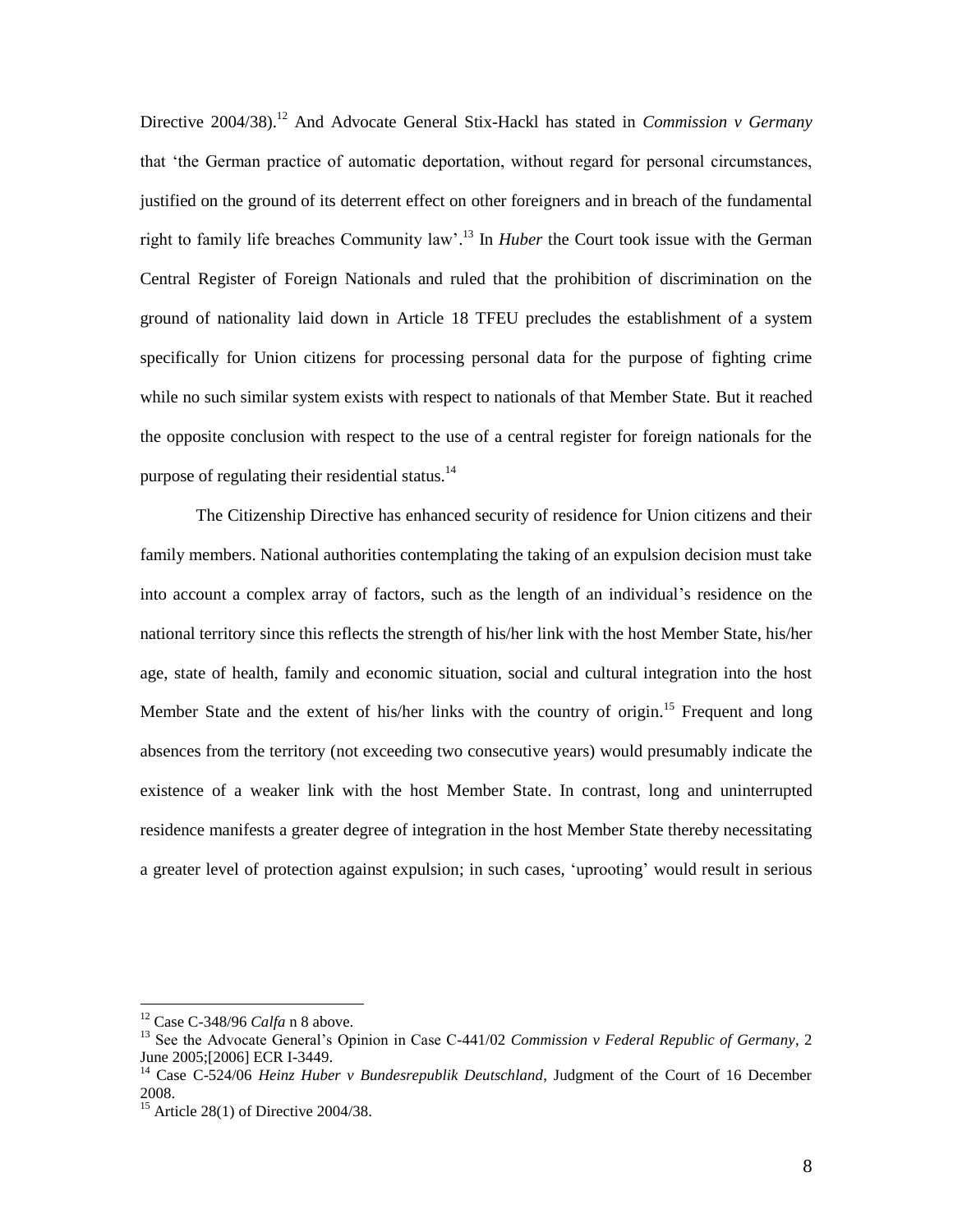and multiple harms for individuals and their families. <sup>16</sup> In the case of a Union citizen 'who has lawfully spent most or even all of his childhood and youth in the host Member State, very good reasons would have to be put forward to justify the expulsion measure'.<sup>17</sup>

The Directive also stipulates that permanent residents can be ordered to leave only on 'serious grounds of public policy or public security' (Article 28(2)), and that Union citizens resident for the previous ten years and minors may not be ordered to leave the territory of a Member State, except 'on imperative grounds of public security' (Article 28(3)).<sup>18</sup> In addition, according to Article 33 of Directive 2004/38, an expulsion order cannot be issued by the host Member State as a penalty or legal consequence of a custodial penalty unless the general requirements pertaining to the application of restrictions on entry and residence apply (Articles 27-29) and, if it is issued, it should be subject to assessment after two years (Article 33). In cases of interrupted residence in the ten-year period required for the activation of the high degree of protection against expulsion under Article 28(3), national authorities can take into consideration the duration of each absence from the national territory, the frequency and cumulative duration of those absences, the reasons for the absences and any evidence that appears to suggest that the individual concerned intended to transfer the hub of his/her life and activities to the Member State of origin or another Member State.<sup>19</sup>

The distinction between the high level of protection provided by the requirement of 'serious grounds of public policy and public security' under Article 28(2) and the higher level of protection entailed by the phrase 'imperative grounds of public security' under Article 28(3) as well as the meaning of the latter phrase have arisen in two recent cases before the Court; namely, Case C-348/09 *Pietro Infusino v Oberburgermeisterin der Stadt Remscheid* lodged on 31 August

<sup>&</sup>lt;sup>16</sup> See recital 24 of the Preamble to Directive 2004/38. See also points 44, 45 and 115-19 of AG Bot's Opinion in Case C-145/09 *Land Baden-Wurttemberg v Panagiotis Tsakouridis*, which was delivered on 8 June 2010.

<sup>17</sup> Paragraph 53 of the Judgment of the Court in Case C-145/09 *Land Baden-Wurttemberg v Panagiotis Tsakouridis*, delivered on 23 November 2010.

 $18$  Article 28(3) of Directive 2004/38.

<sup>19</sup> See paragraphs 32-34 of the Judgment of the Court in *Tsakouridis* n 16 above.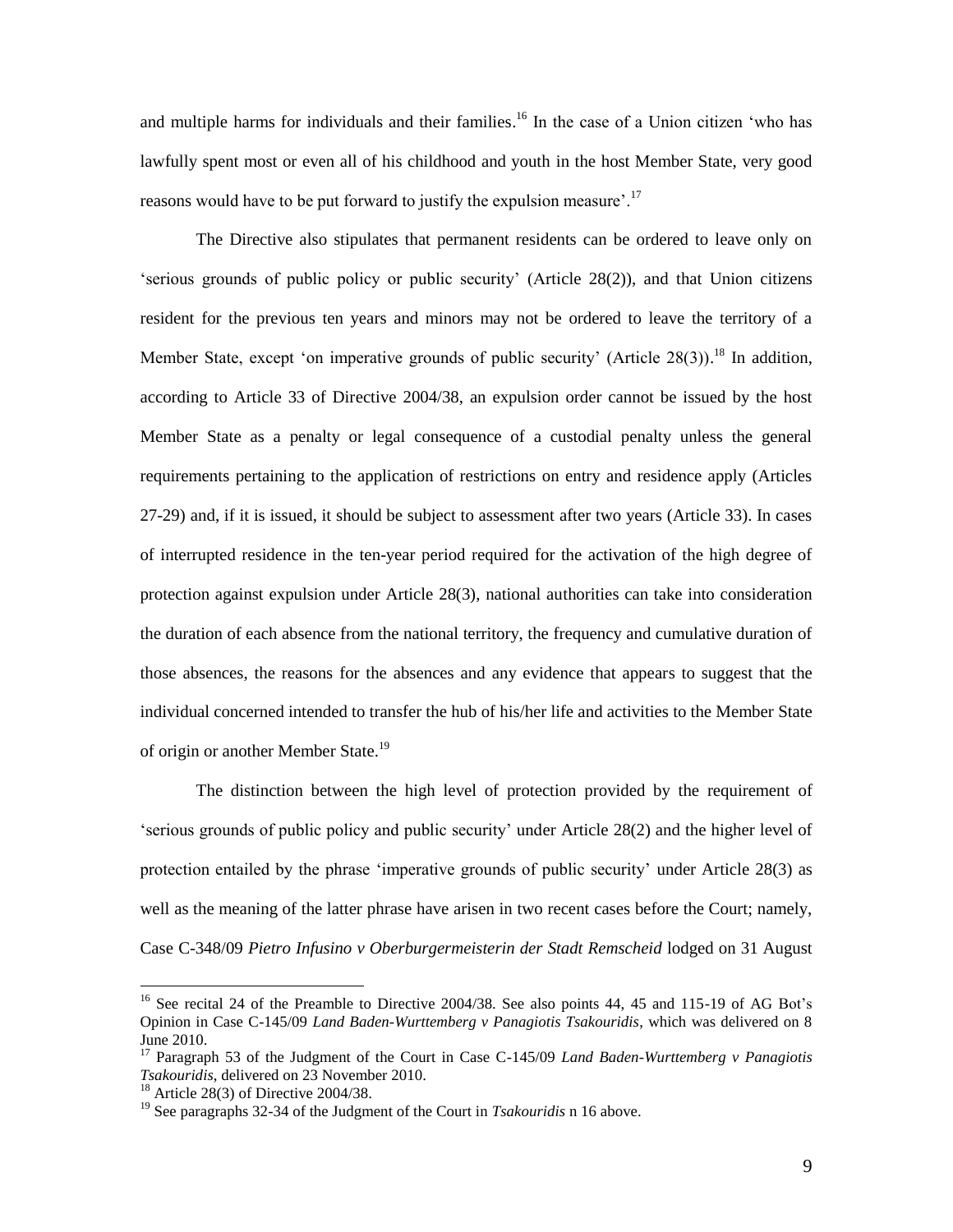2009 and the *Tsakouridis* case noted above. In both cases, the referring courts sought guidance as to whether the absence of any reference to public policy matters in Article 28(3) implies that this provision is confined to threats to internal and external security of the state which put at risk its continued co-existence, its institutions and important public services, the survival of the population, foreign relations and the peaceful co-existence of nations. A literal interpretation of Article 28(3) appears to lend credence to a *restrictionist* approach, that is, to its confinement to very serious conduct which undermines state security and threatens to jeopardize its functions and the survival of the population. But in *Tsakouridis*, the Court made it clear that the term 'imperative grounds of public security' does not necessarily exclude domestic criminal law matters and that the fight against crime in connection with dealing in narcotics as part of an organized group, which undoubtedly falls within the ambit of Article 28(2), is capable of being covered by Article  $28(3)$ .<sup>20</sup>

This ruling essentially makes the distinction between the second and third paragraphs of Article 28 inexact, notwithstanding the existence of close conceptual links between internal security and public policy. Underlying the Court's ruling appears to be the belief that the *differentia specifica* between Articles 28(2) and 28(3) is not the so much the nature of the threat – after all, the meanings of public policy and security<sup>21</sup> cannot be clearly demarcated and, having varied meanings in the various Member States, remain national law concepts, albeit circumscribed by EU law. Instead, attention should be given to the 'exceptional circumstances' surrounding the offending conduct and the 'high degree of seriousness' it reflects – elements that

 $20$  Ibid.

<sup>&</sup>lt;sup>21</sup> According to AG Bot, the concept of public policy includes, inter alia, the prevention of urban violence, the prevention of the sale of stolen cars, protection of the right to mint coinage and respect for human dignity; point 63 of AG Bot's Opinion in *Tsakouridis*. However, he went on to state that in most of the cases, the Court has not made a distinction between the two concepts and used *Olazabal* to substantiate this point. See also paragraphs 43-45 of the Court's decision.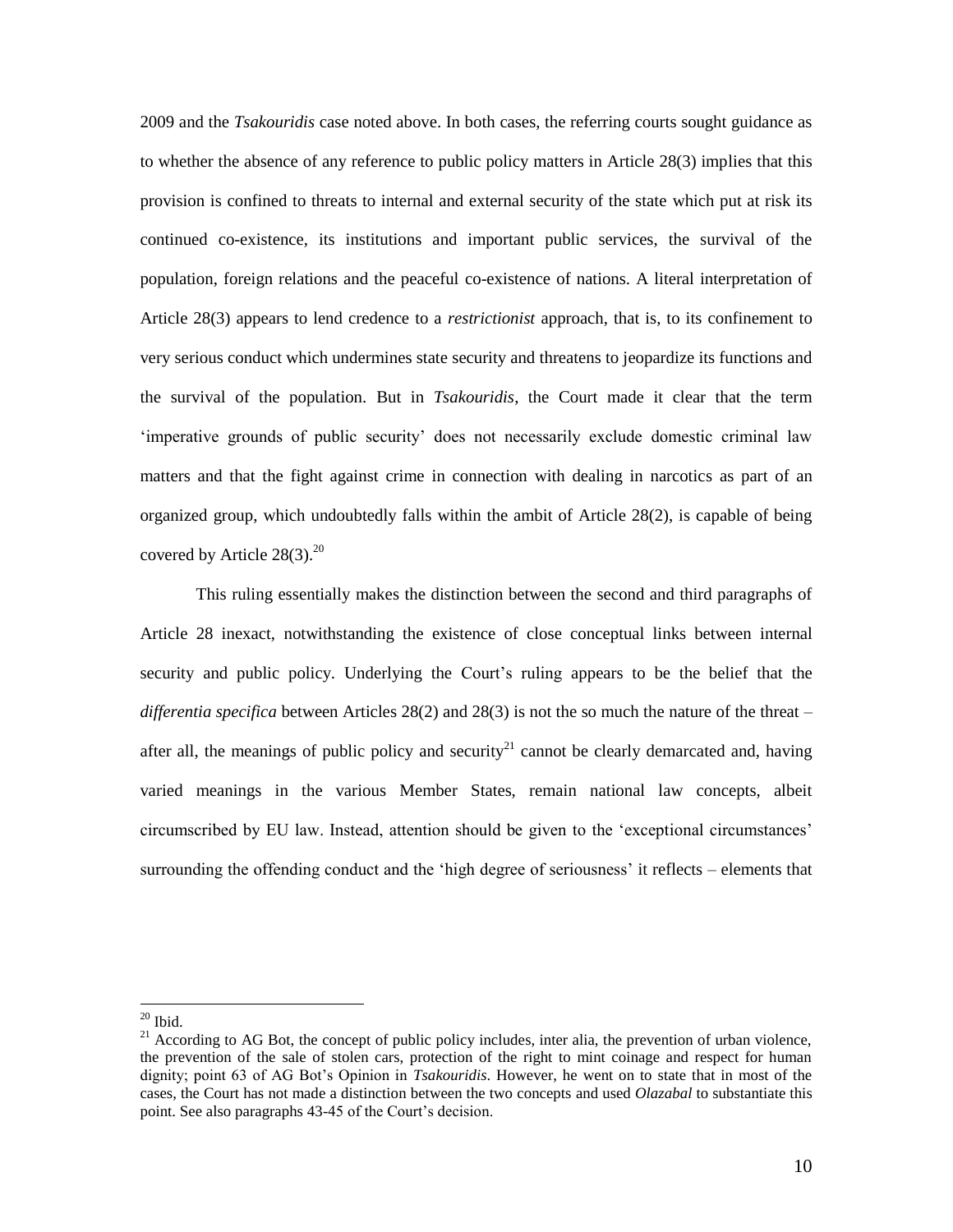are captured by the adjective 'imperative'.<sup>22</sup> This could be termed the 'counter-restrictionist' view.

Accordingly, *Tsakouridis* gives the impression that national authorities contemplating expulsion decisions need not be concerned about the object of the threat, that is whether the survival of the state (and its institutions) is threatened. Nor is it the case that what triggers the application of Article 28(3) is the 'specialness' of the public security threat. Imperative grounds of public security do not presuppose the existence of special security threats. Instead, the circumstances of the threat must be exceptional thereby justifying the exceptionality of the deportation of very long-term residents and minors; the threat must exhibit a high degree of seriousness which is not found in ordinary criminal activities.<sup>23</sup> It would be up to the Member State to furnish coherent arguments highlighting the extraordinary circumstances surrounding the threat, while EU citizens challenging expulsion decisions would have to produce counterbalancing evidence that the threat they pose does not go beyond normal security procedures. In other words, the Court's contribution to the definition of the term 'imperative grounds of public security' is to shift the focal point of an examination from the type of the security threat itself to the *security constellation* accompanying the offending conduct. For it is that security constellation which will move a conduct which could be caught by either public policy or public security into the exceptional area of public security.

This shift has been confirmed by the Grand Chamber's judgment in *Pietro Infusino* mentioned above.<sup>24</sup> Infusino, an Italian national, who had lived in Germany since 1987, was sentenced to seven years' imprisonment in 2006 for the sexual assault, sexual coercion and rape

<sup>22</sup> Paragraphs 40 and 41 of the Court's Judgment in *Tsakouridis* n 16 above.

<sup>&</sup>lt;sup>23</sup> Of course, the test of proportionality must always be carried out and national authorities contemplating the taking of an expulsion decision must consider other factors, such as the length of residence in the host Member State, the protection of the right to privacy and family life enshrined in the Charter of Fundamental Rights (Article 7) and the ECHR (Article 8) and must not prejudice the offender's social rehabilitation in the state in which he/she has become genuinely integrated.

<sup>24</sup> Case C-348/09, *Pietro Infusino v Oberburgermeisterin der Stadt Remscheid*, Judgment of the Court of 22 May 2012.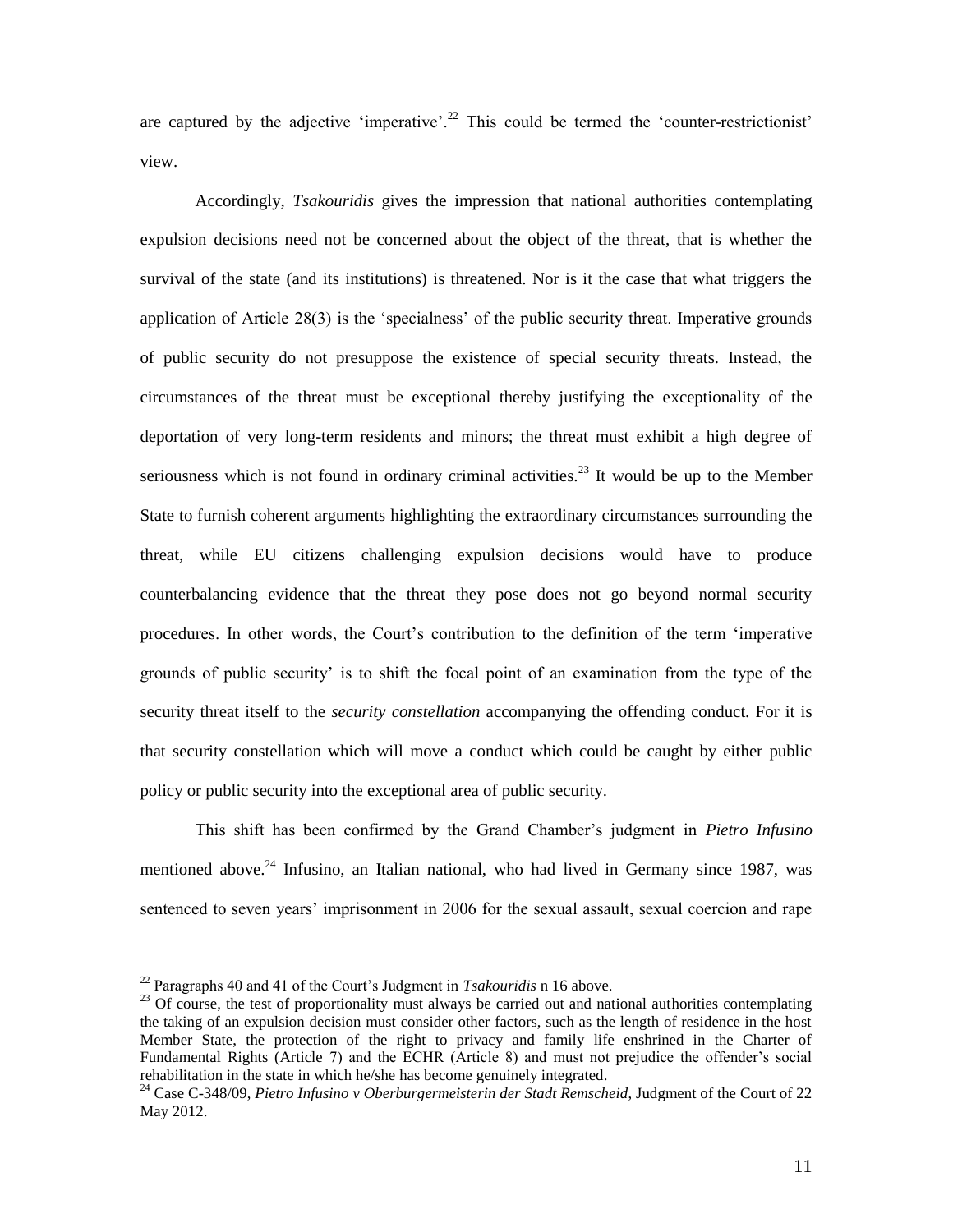of his former partner's daughter who was eight years old when the offences were committed. He is due to be released in July 2013, and in May 2008 a deportation order was issued which Infusino subsequently challenged. The Higher Administrative Court for the Land North Rhine-Westphalia, which heard the case on appeal, sought the CJEU's guidance on the application of Article 28(3) of the Citizenship Directive by enquiring as to whether, besides dealing in narcotics as part of an organized group, other extremely serious criminal offences fall within its scope. The Court drew upon Article 83(1) TFEU which pronounces the sexual exploitation of children as a serious crime with a cross-border dimension in which the EU may intervene and Directive 2011/93 on combating the sexual abuse and sexual exploitation of children and child pornography, $^{25}$  in order to make an unprecedented widening of the public security derogation, since it can now encompass all criminal offences which 'might pose a direct threat to the calm and physical security of the population' as long as 'the manner in which such offences were committed discloses particularly serious characteristics, which is a matter for the referring court to determine'.<sup>26</sup> The security constellation surrounding the offence is thus the paramount consideration – and not the type of offence. And given that in principle all forms of criminality can be seen to pose a direct threat to the calm and physical security of the population, Article 28(3) becomes a gradation of Article 28(2) of Directive 2004/38. Particularly serious crime can thus activate the application of Article 28(3). One cannot but wonder about the reasons that led the Court to instigate a definitional isomorphism between public security and public policy (and public order) by infusing the former with an 'everyday' dimension relating to the preservation of the 'calm and physical security of the population'. While the 'everydayness' or 'normalization' of the public security derogation will please Member States which remain free to categorize conduct as contrary to public security 'according to the particular values of their legal order',  $27$  it is deeply

 $25$  OJ 2011 L 335.

<sup>&</sup>lt;sup>26</sup> Paragraphs 28-29 and 33 of the Judgment, n 23 above. Pietro Infusino had threatened and isolated his victim for a number of years.

 $27$  Ibid., paragraph 29.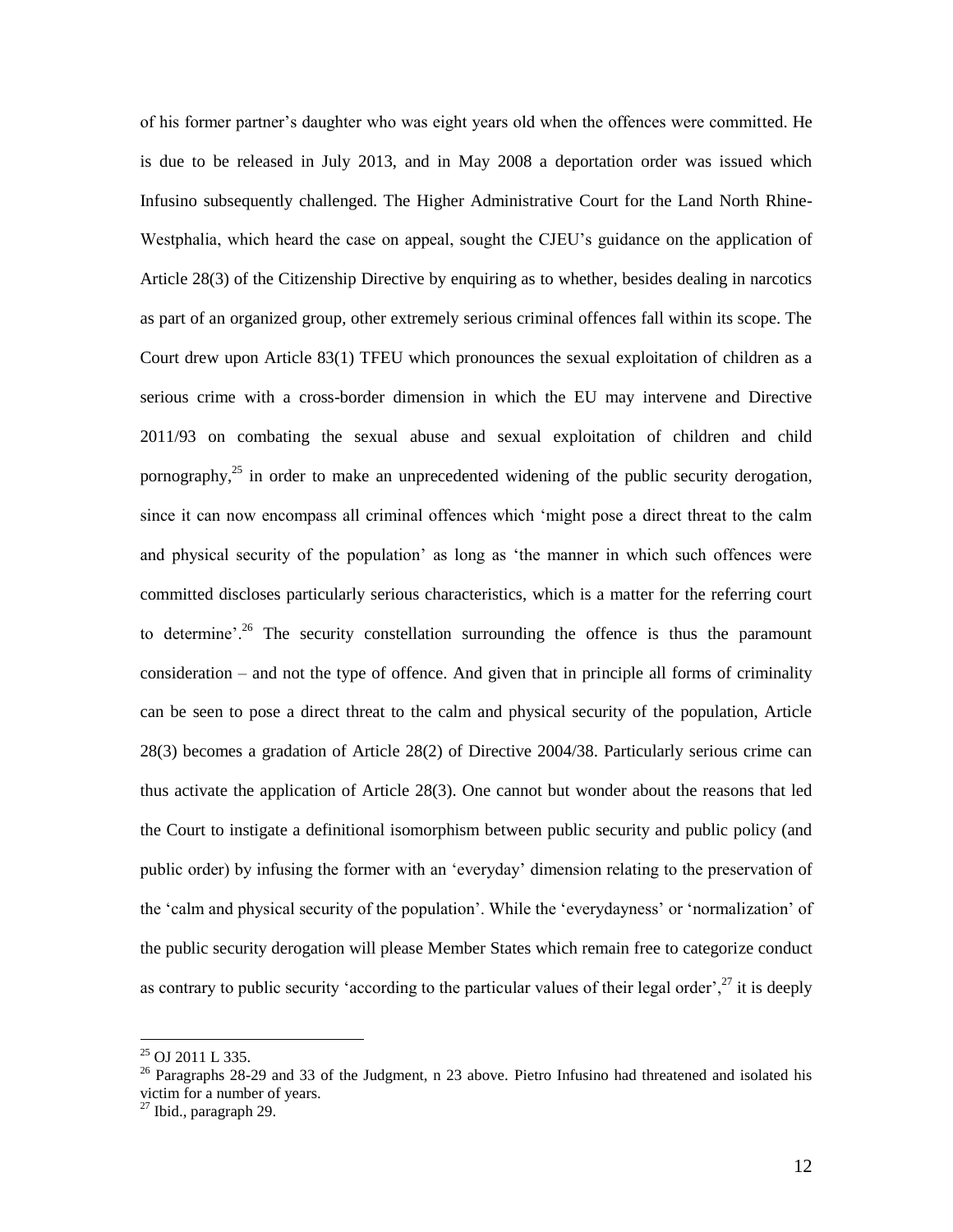problematic and worrying from the point of view of EU law. The phrase 'threat to the calm and physical security of the population' constitutes an interpretational innovation (*Tsakouridis* referred to the economic and social danger for society) which undermines the rationale of the Citizenship Directive and its objectives of promoting security of residence for long-term resident EU citizens and enhancing their citizenship status.<sup>28</sup> Similarly, the reference to the referring court's assessment of conduct leading to expulsion in the light of 'the particular values of the legal order of the Member State' (paragraph 29) is so ambiguous that it is bound to lead to legal uncertainty and the unequal treatment of Union citizens throughout the European Union. The Grand Chamber's deference to the Member States' 'interpretational freedom' may be attuned to the present rise in Euro-scepticism in several countries, but it is certainly at odds with its traditional attestation of the strict interpretation of the derogations.

We have reservations as to whether the shift from *security threat* to *security constellation* reflects the intentions of the European legislature. If this were the case, Article 28(3) would read 'imperative grounds of public policy or public security' thereby making the difference between 28(2) and 28(3) an issue of scale, that is, a matter of the degree of the seriousness of the threat. In addition, in its Guidance for better transposition and application of Directive 2004/38/EC on the right of citizens of the Union and their family members to move and reside freely within the

 $2<sup>28</sup>$  Interestingly, AG Bot reached a totally different conclusion by applying the same consideration: Opinion delivered on 6 March 2012. In AG Bot's opinion, Infusino's conduct did not reach a level of intensity that might directly threaten the calm and physical security of the population as a whole or a large part of it; he was not a threat to the security of the citizens of the Union by being a sexual predator and thus his conduct was not covered by the concept of 'imperative grounds of public security' (paragraphs 44-47). However, in a problematic way, the AG did import a very contestable and state-derived argument about the integration of Union citizens in the host Member State which made the Citizenship Directive subordinate to Member States' views of integration of third country nationals, thereby ignoring the fact that the only conception of integration characterizing free movement of persons is one based on rights, non-discrimination on the ground of nationality and equal opportunities. Permanent residence in the meaning of the Directive 2004/34 is not predicated on a 'test of integration', as the Netherlands Government submitted, which can be rebutted. On the divergent notions of integration with respect to internal mobility and external migration, see D. Kostakopoulou, S. Carrera and M. Jesse, 'Doing and Deserving: Competing Frames of Integration in the European Union', in Carrera et al. (eds.), *Illiberal, Liberal States: Immigration, Citizenship and Integration in the EU* (Ashgate, 2009) and D. Kostakopoulou, 'The Area of Freedom, Security and Justice and the Political Morality of Migration and Integration', in H. Lindahl (ed.), *A Right to Inclusion and Exclusion? Normative Fault Lines of the EU's Area of Freedom, Security and Justice* (Oxford: Hart, 2009), 185-207.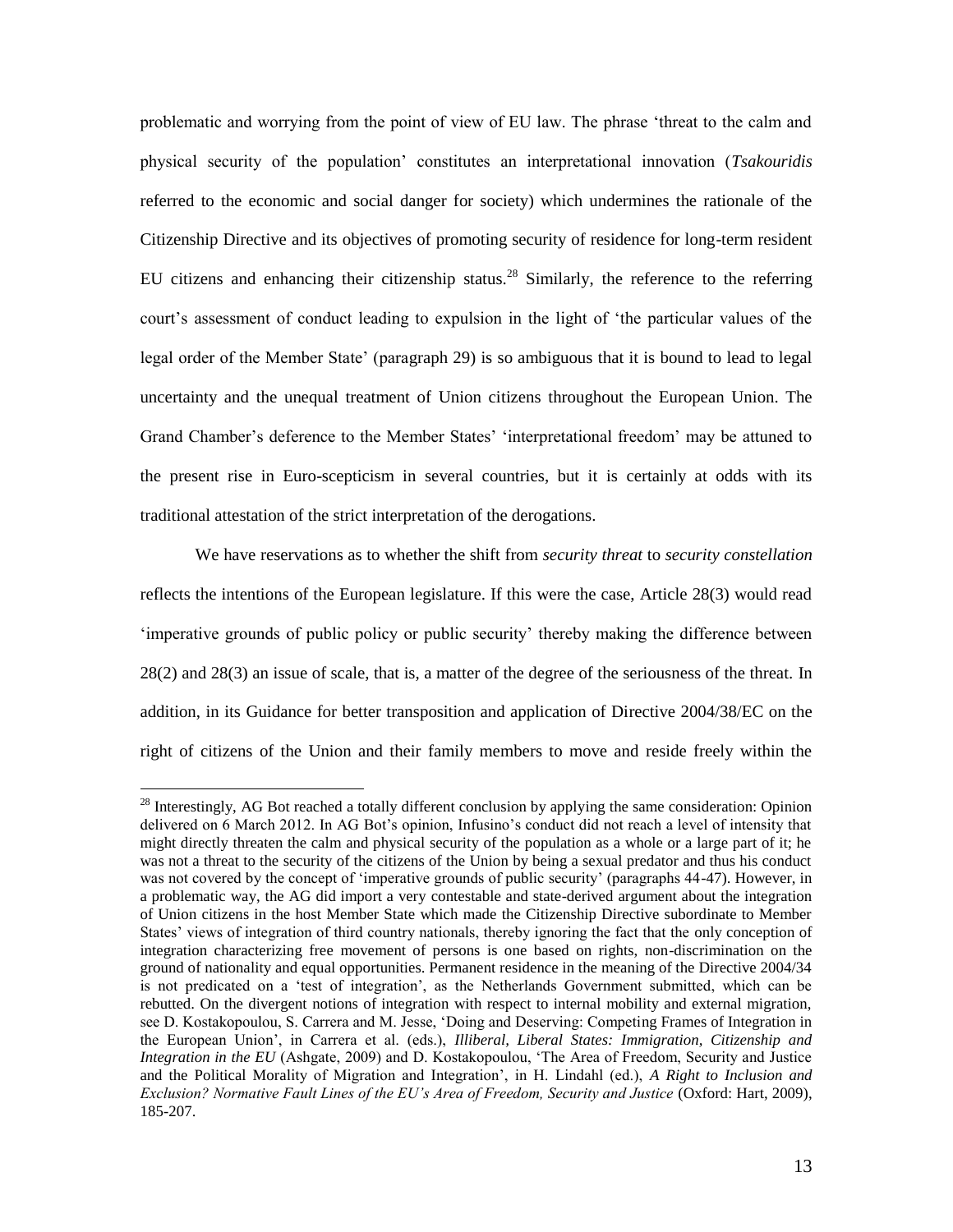territory of the Member States, the Commission has explicitly stated that 'it is crucial that Member States define clearly the protected interests of society, and make a clear distinction between public policy and public security. The latter cannot be extended to measures that should be covered by the former. Public security is generally interpreted to cover both internal and external security along the lines of preserving the integrity of the territory of a Member State and its institutions. Public policy is generally interpreted along the lines of preventing disturbance of social order.<sup>29</sup> Having said this, however, one cannot preclude a future amendment of Article 28(3) so as to include a reference to 'public policy'. Alternatively, the Court could define the types of threats<sup>30</sup> that could be caught by it in a clear and comprehensive, albeit non-exhaustive, manner in its subsequent jurisprudence.

Notwithstanding the Court's supervision of Member States' compliance with EU law and the increasing weight and relevance of European Union citizenship, it may be argued that the continuation of the practice of deportation on the grounds of security and public policy, particularly in the cases of long-term resident EU citizens and minors, undermines the principle of equal treatment irrespective of nationality, a principle fostered by Union citizenship. To put it differently, is it perhaps time to consider seriously the abolition of Article 28(3)? Given the importance of the fundamental status of EU citizenship and the fact that more than ten years residence would be the necessary qualifying period for naturalization in most Member States, does it make sense to preserve states' power to break the bond between an EU citizen and the host community by ordering his/her dislocation?<sup>31</sup> After all, it can be plausibly argued that the criminal justice system offers ample scope to punish the unlawful conduct of permanent EU

 $29$  Communication from the Commission to the European Parliament and the Council, COM(2009) 313 final, Brussels, 2 July 2009, page 10.

 $30$  These could include armed struggle, terrorism and cyber-terrorism, serious organized crime and cybercrime. An interesting question that arises here is whether a Member State could view an EU citizen's conduct resembling Julian Assange's Wikileaks disclosures as conduct justifying expulsion from the host Member State on 'imperative grounds of public security' even after a 20-year residence there.

<sup>&</sup>lt;sup>31</sup> Belgium provides absolute protection from withdrawal (and non-renewal) of settled migrants' resident permits since the status of settlement is deemed to be permanent. Additionally, residents born in Belgium and those who have lived in Belgium from the age of 12 onwards cannot be deported.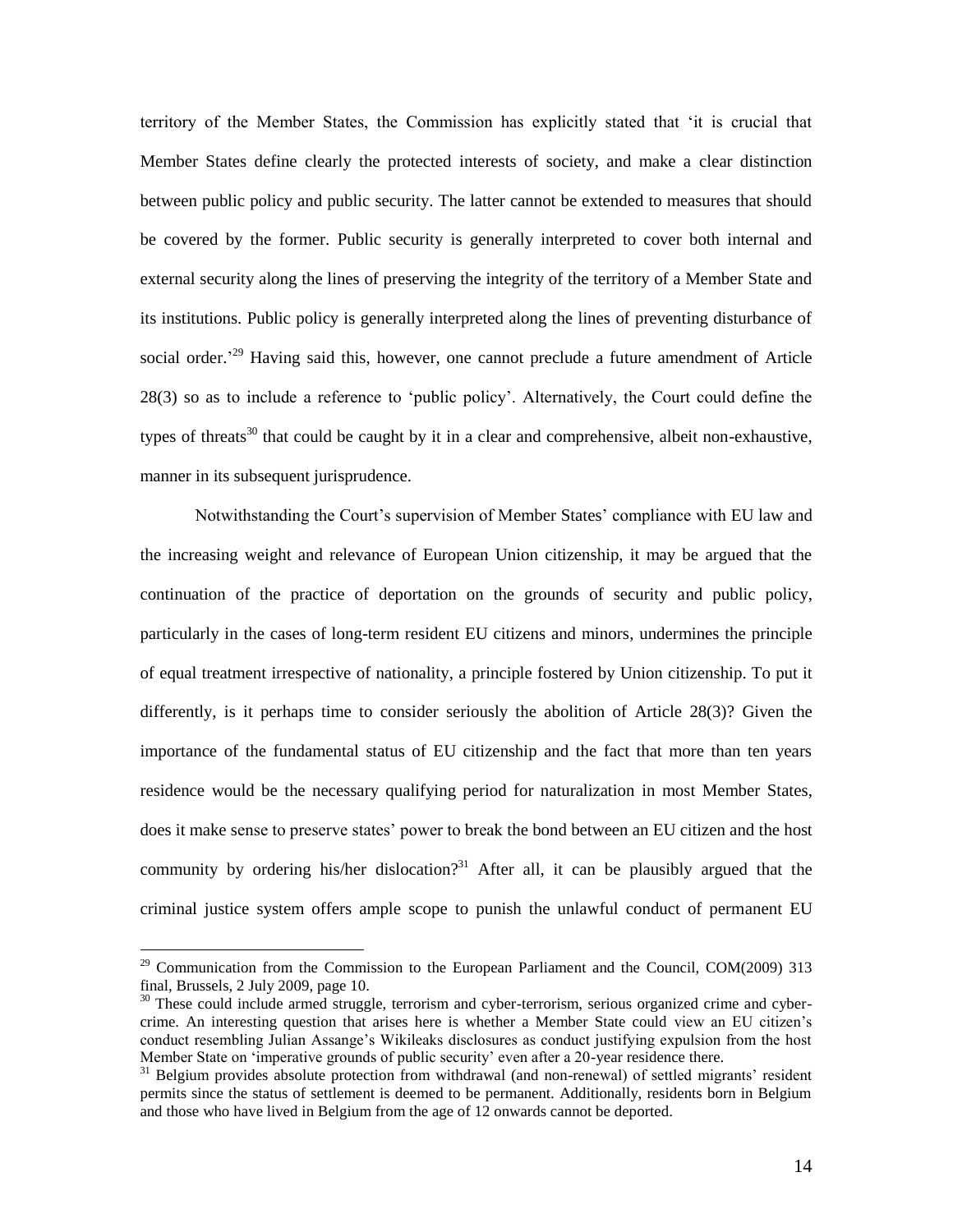citizens in the same manner as that of nationals, without transforming the former into 'dangerous outsiders' who 'must be expelled from the national body'.<sup>32</sup> In other words, the contingency of nationality need not be a critical consideration if an EU citizen has a very solid link with the host state owing to birth on its territory, childhood and schooling, age and family connections or longterm residence exceeding ten years. Such an approach would make the restrictionist/counterrestrictionist dualism mentioned above obsolete.

As present, it remains the case that, as far as security of residence is concerned, Union citizenship appears to be a lesser status than that of national citizenship. Essentially, it approximates to third country national long-term residence status. As Jesse has observed in another context, 'strong protection from forced removal or revocation of statuses is a signal that a society accepts individuals as members. Full members of society, i.e., nationals, are not under any threat to be expelled. The threat of removal is thus always a reminder of differentiation in status and membership.<sup>33</sup> This stratified notion of membership and the degrading of EU citizenship give rise to an additional internal contradiction: while the establishment and development of EU citizenship have demonstrated that community belonging does not have to be based on organicnational qualities, cultural commonalities or individuals' conformity to national values, but can be built on de facto associative relations and connections brought about through residence in the host community and de jure equal membership as far as possible,  $34$  the continued deportation of longterm resident Union citizens effectively makes nationality the ultimate determinant of belonging.<sup>35</sup> The legal contours of Union citizenship thus become fractured and the European

 $32$  Compare the emphasis on connections with the host society of an EU citizen who is a permanent resident in relation to the execution of a European arrest warrant given by the Grand Chamber in Case C-123/08, *Dominic Wolzenburg*, Judgment of 6 October 2009, paragraphs 64-70.

<sup>33</sup> M. Jesse, *The Civic Citizens of Europe: Legal Realities for Immigrants in Europe and the Legal Potential for their Integration*, PhD Dissertation, EUI: Florence, October 2010, at p. 259.

<sup>34</sup> D. Kostakopoulou, 'European Union Citizenship: Writing the Future', *European Law Journal*, Vol. 13(5), 2007, 623-646.

 $35$  By so doing, it facilitates the stigmatization of EU citizens and the possible erosion of their special, citizen status in the host Member States by official discourses on the deportation of foreign criminals. Such anti-migrant and xenophobic discourses have featured in the media in the UK, Italy and the Netherlands recently.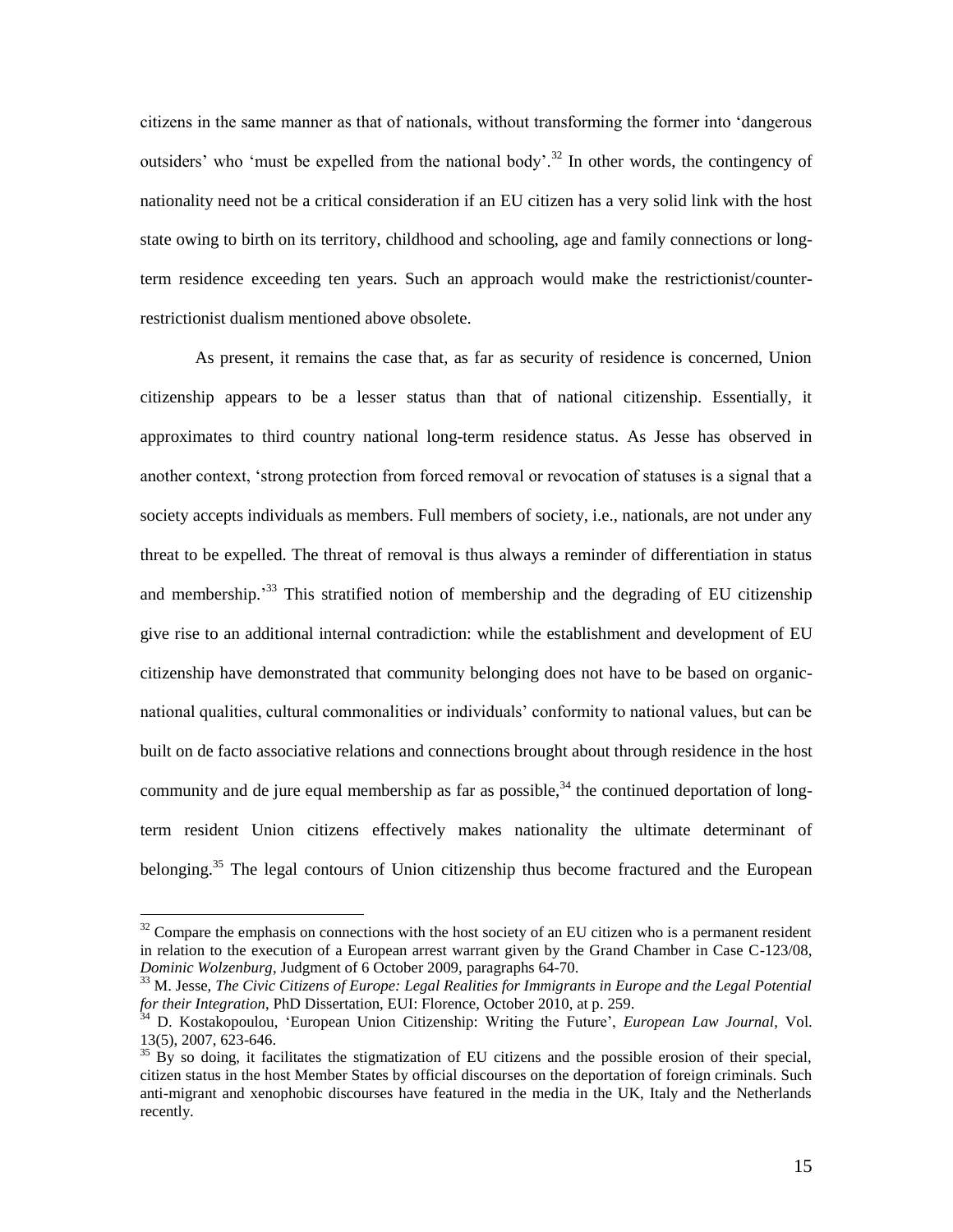Union becomes transformed from a community of law into a community of state-defined national memberships.

#### **3. Looking for guidance inside European Union law**

#### **3.1 EU migration and external relations laws**

Having identified the analytical as well as empirical shortcomings entailed by Article 28 of Directive 2004/38, the crucial question that needs to be addressed now is whether EU migration law contains any resources that could be utilized in the process of enhancing the security of residence of Union citizens in the host Member State. Directive 2003/109, the so-called long-term residence directive, embraces the principle that domicile generates an entitlement to increasing security of residence.<sup>36</sup> Indeed, Recital 16 refers to the 'reinforced' protection against expulsion that long-term resident third country nationals (TCNs) ought to enjoy. Guided by, albeit not perfectly reflecting, the Tampere mandate of providing a set of rights which are 'as near as possible' to those enjoyed by citizens of the European Union, the Directive embeds the Court's case law concerning Article 39(3) EC (now Article 45(3) TFEU) and Directive 64/221 into Article 12: expulsion can take place solely when a TCN constitutes an actual and sufficiently serious threat to public policy or public security. Public health, notably, is excluded as a ground. In addition, Article 12(2) repeats the provision of the former Directive 64/221 and its successor Directive 2004/38 establishing that economic considerations are not permitted grounds for making expulsion decisions, while Article 12(3) incorporates the considerations derived from the jurisprudence of the European Court of Human Rights (ECtHR), in particular with respect to

<sup>&</sup>lt;sup>36</sup> Directive 2003/109/EC concerning the status of third country nationals who are long-term residents, OJ L 16/44, 23 January 2004.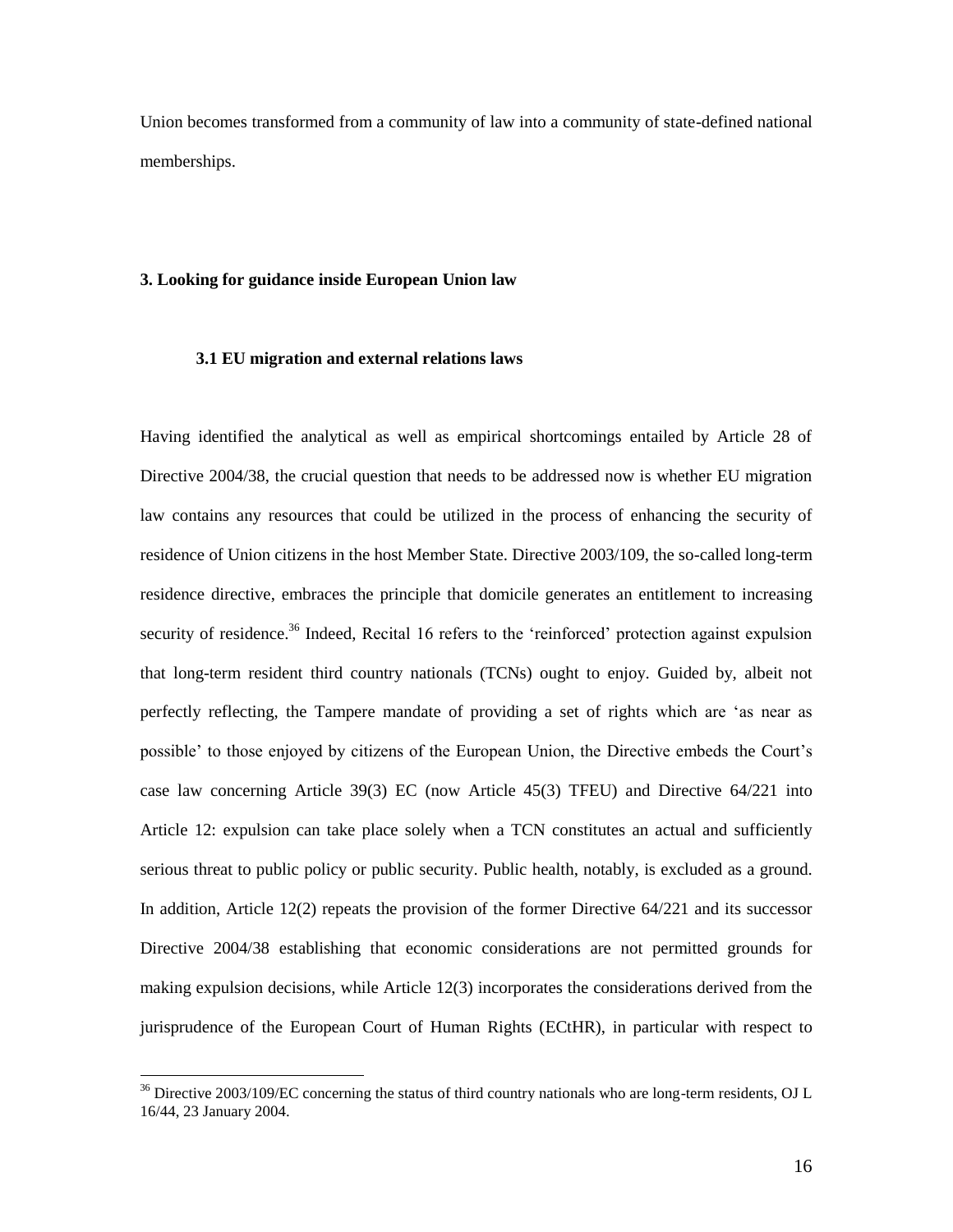Article 8 ECHR (respect for private and family life). However, the standard requirement that previous criminal convictions do not automatically constitute grounds for exclusion, entailed by Article 3(2) of Directive 64/221 as well as by Article 27(2) of Directive 2004/38, was omitted in the final version of the long-term residence Directive. Similarly, the standard EU law requirement that one's personal conduct must represent a genuine, present and sufficiently serious threat affecting one of the fundamental interests of society, featured in Article 27(2) of Directive 2004/38 and discussed extensively in the previous section, is not mentioned.

True, the above mentioned omissions should not be regarded as fundamental flaws since the Court is bound to apply its existing case law by analogy should a case on these matters reach it. After all, the Commission's commentary on the Articles of the Directive clearly stated that a person's personal conduct is the decisive criterion justifying an expulsion decision and that the proportionality test has to be met. What, in our opinion, is an important fault line of the long-term residence Directive, however, is its silence concerning the enhanced level of protection that longstanding residents (for more than ten years) and minors ought to enjoy by analogy with the provisions of the Citizenship Directive.

Statal objections and concerns precluded long-term residents' equalization in this domain. <sup>37</sup> In *Nural Ziebell* Advocate General Bot defended the distinction between the increased level of protection afforded to longstanding resident EU citizens in the territory of a host Member State under Article 28(1) of Directive 2004/38, on the one hand, and the lesser protection afforded to TCN residents, including those of Turkish nationality under Article 14(1) of Council Decision 1/80, on the other, on the basis of their differing legal status.<sup>38</sup> And with respect to residence in other Member States, a long-term resident TCN may not be allowed to reside if 'the person concerned constitutes a threat to public policy or public security'. However, as Article

<sup>&</sup>lt;sup>37</sup> On this see S. Peers, 'Implementing Equality? The Directive on Long-Term Resident Third Country National', *European Law Review*, Vol. 29 (4), 2004, pp. 437-460, at 452; Diego Acosta Arcarazo, *The Long-Term Residence Status as a Subsidiary Form of EU Citizenship* (Leiden: Brill, 2011), chapter 5.

<sup>38</sup> Case C-371/08 *Nural Ziebell v Land Baden-Wurttemberg*, Opinion of AG Bot delivered on 14 April 2011, points 55, 62 et seq.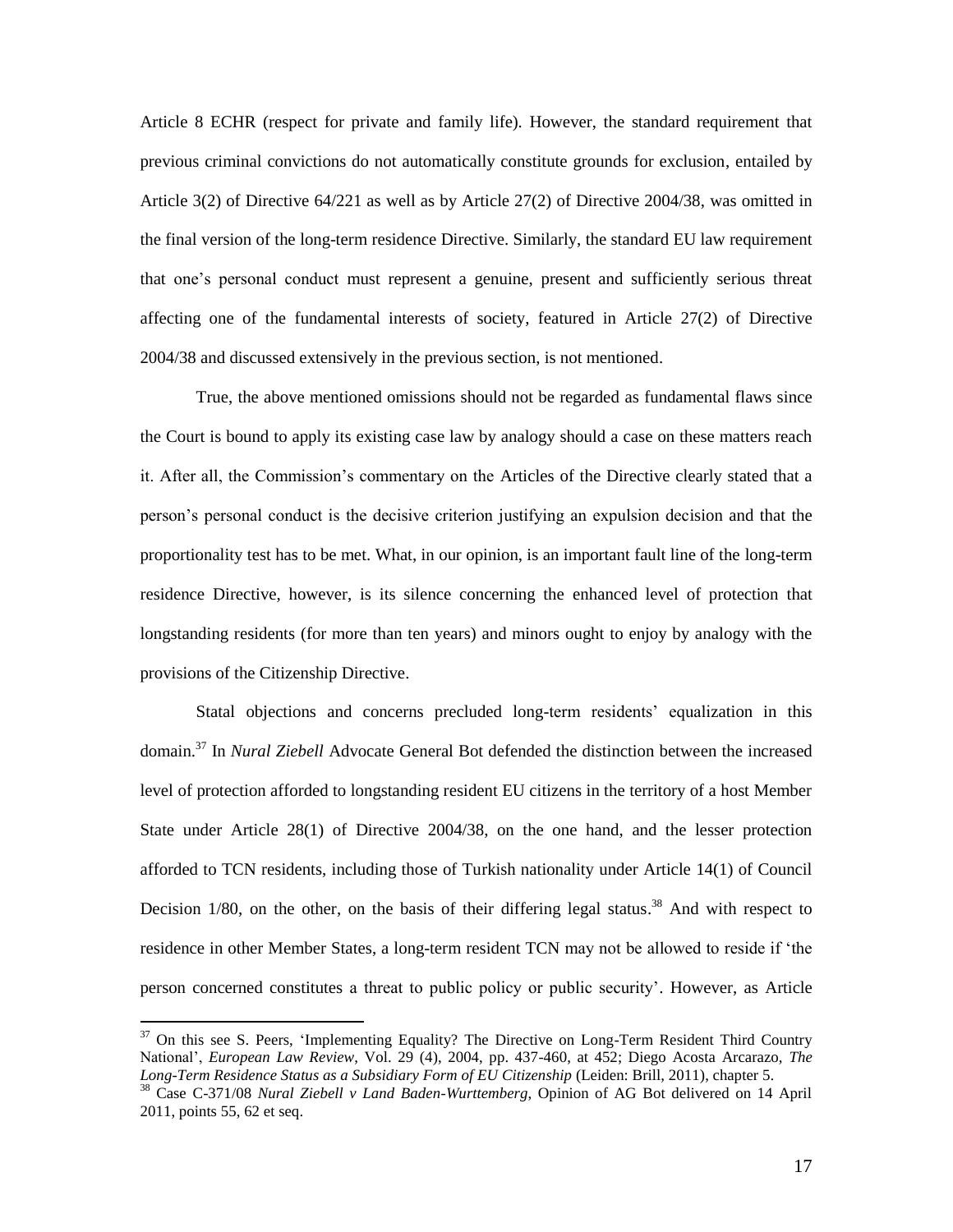17(1) paragraph 2 states, 'when taking the relevant decision, the Member State shall consider the severity or type of offence against public policy or public security committed by the long-term resident or his/her family member(s), or the danger that emanates from the person concerned'. And as Article 17(2) of Directive 2003/109 reiterates, such a decision must not be based on economic considerations.

The Blue Card Directive, too, includes public policy, public security or public health as grounds for withdrawing or refusing to renew an EU Blue Card.<sup>39</sup> Of course, officials' decisions in such cases should be open to legal challenge in accordance with the relevant national law (Article 11(3)). The requirement that individuals should not be considered to pose a threat to public policy, public security or public health is also found in Articles 7(1) and 13(2) of the Researchers' Directive<sup>40</sup> as well as in Articles  $6(1)(d)$  and  $16(2)$  of the Pupils' Directive.<sup>41</sup> The Family Reunification Directive's preambulary references to public policy or public security, on the other hand, are more explicit as regards the meaning of public policy. The Directive states that in refusing to grant family reunification on the duly justified grounds, the notion of public policy may cover a conviction for committing a serious crime (Article 6) and that the notions of public policy and public security also cover cases where a third country national belongs to an association which supports terrorism, supports such an association or has extremist aspirations (Recital 14).<sup>42</sup> Having said this, however, it should be noted here that the Family Reunification Directive is also attuned to the ECtHR case law:<sup>43</sup> Article  $6(2)$  paragraph 2 states that 'when taking the relevant decision, the Member State shall consider, besides Article 17, the severity or type of offence against public policy or public security committed by the family member, or the

 $39$  Article 9(3)(a) of Directive 2009/50/EC of 25 May 2009 on the conditions of entry and residence of third country nationals for the purpose of highly qualified employment, OJ L 155/17, 18 June 2009.

 $40$  Council Directive 2005/71 EC of 12 October 2005 on a specific procedure for admitting third country nationals for the purposes of scientific research, OJ L 289/15, 3 November 2005.

<sup>&</sup>lt;sup>41</sup> Council Directive 2004/114/EC on the conditions of admission of third country nationals for the purposes of studies, pupil exchange, unremunerated training or voluntary service, OJ L 375/12, 23 December 2004.

<sup>&</sup>lt;sup>42</sup> Council Directive 2003/86/EC of 22 September 2003 on the right to family reunification, OJ L 251/12, 3 October 2003.

<sup>43</sup> *Moustaquim v Belgium*, 18.2.1991 Series A no 193 and *Beldjoudi v France*, 26.3.1992.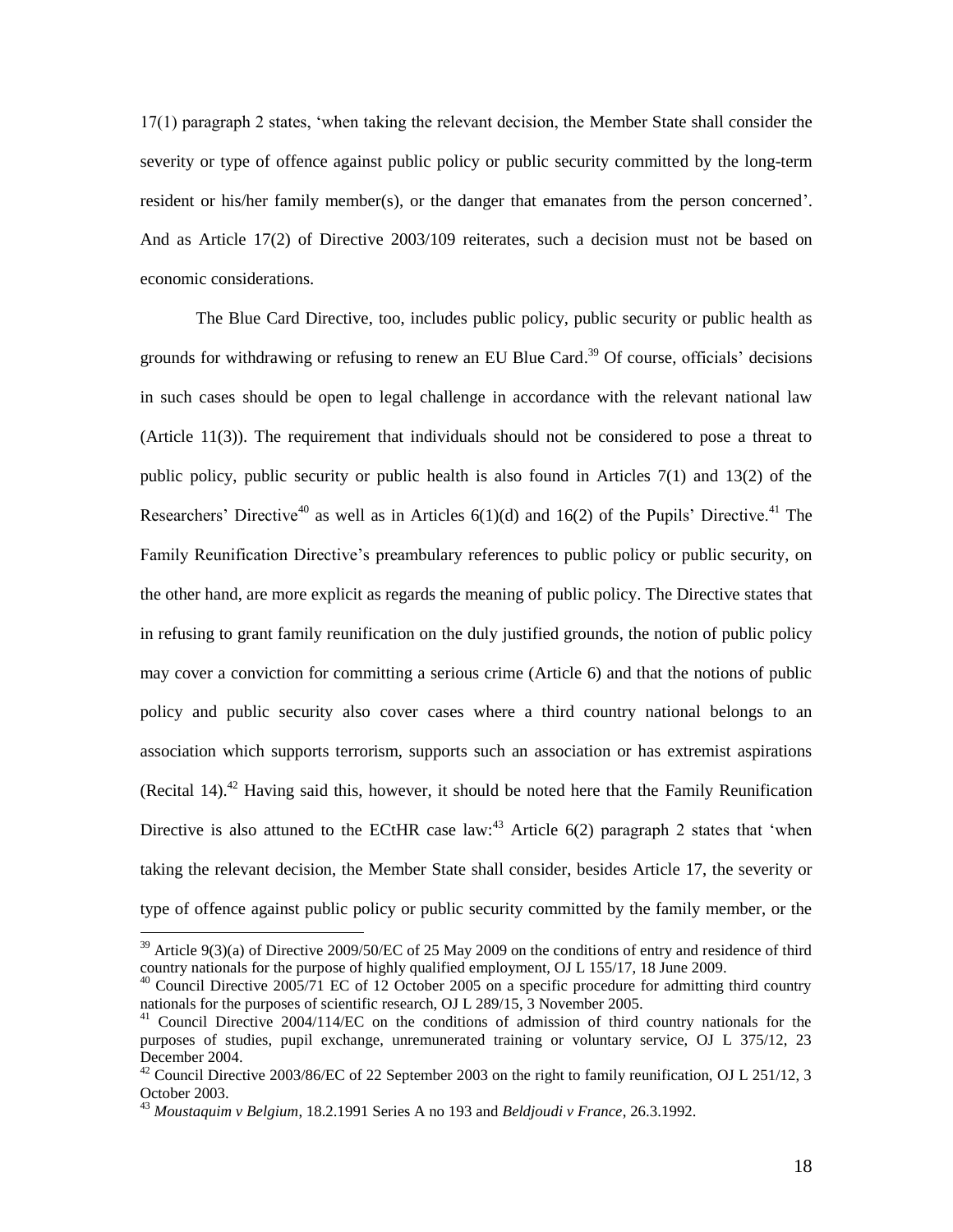dangers that are emanating from such person'. And Article 17 of the Directive requires the Member States to take into account three criteria, namely, family ties, the duration of residence in the host Member State and the existence of links with the country of origin; 'Member States shall take due account of the nature and solidity of the person's family relationships and the duration of his residence in the Member State and of the existence of family, cultural and social ties with his/her country of origin where they reject an application, withdraw or refuse to renew a residence permit or decide to order the removal of the sponsor or members of his family'. Evidently, this list is shorter than the list of considerations applying to expulsion decisions taken against EU citizens – age, state of health and social and cultural integration in the host Member State are not mentioned.<sup>44</sup> Accordingly, in the light of the foregoing discussion it may be concluded that EU migration law does not contain any resources which could be utilized in closing the protection gaps identified in Chapter VI (public policy, public security or public health restrictions) of the Citizenship Directive. It is destined to approximate, rather than to supplement or expand, the European Union provisions on the free movement of Union citizens.

Since EU migration law cannot be of assistance, external relations law could well be a source for inspiration and direction. EEA nationals (including citizens of Norway, Iceland and Liechtenstein) and those enjoying derived rights of residence as family members of Union citizens residing on the territory of the host Member State are protected against expulsion. The Citizenship Directive removed the family members' dependency requirements in the case of death or departure of the Union citizen (Article 12 of Directive 2004/38), in the event of divorce, annulment of marriage or termination of the registered partnership (Article 13) or after five years of residence (Article 16). In addition to this privileged category of beneficiaries, beneficiaries of the agreements concluded by the Community and third countries, such as, for example, the 1963

<sup>44</sup> Compare here Article 28(1) of the Citizenship Directive.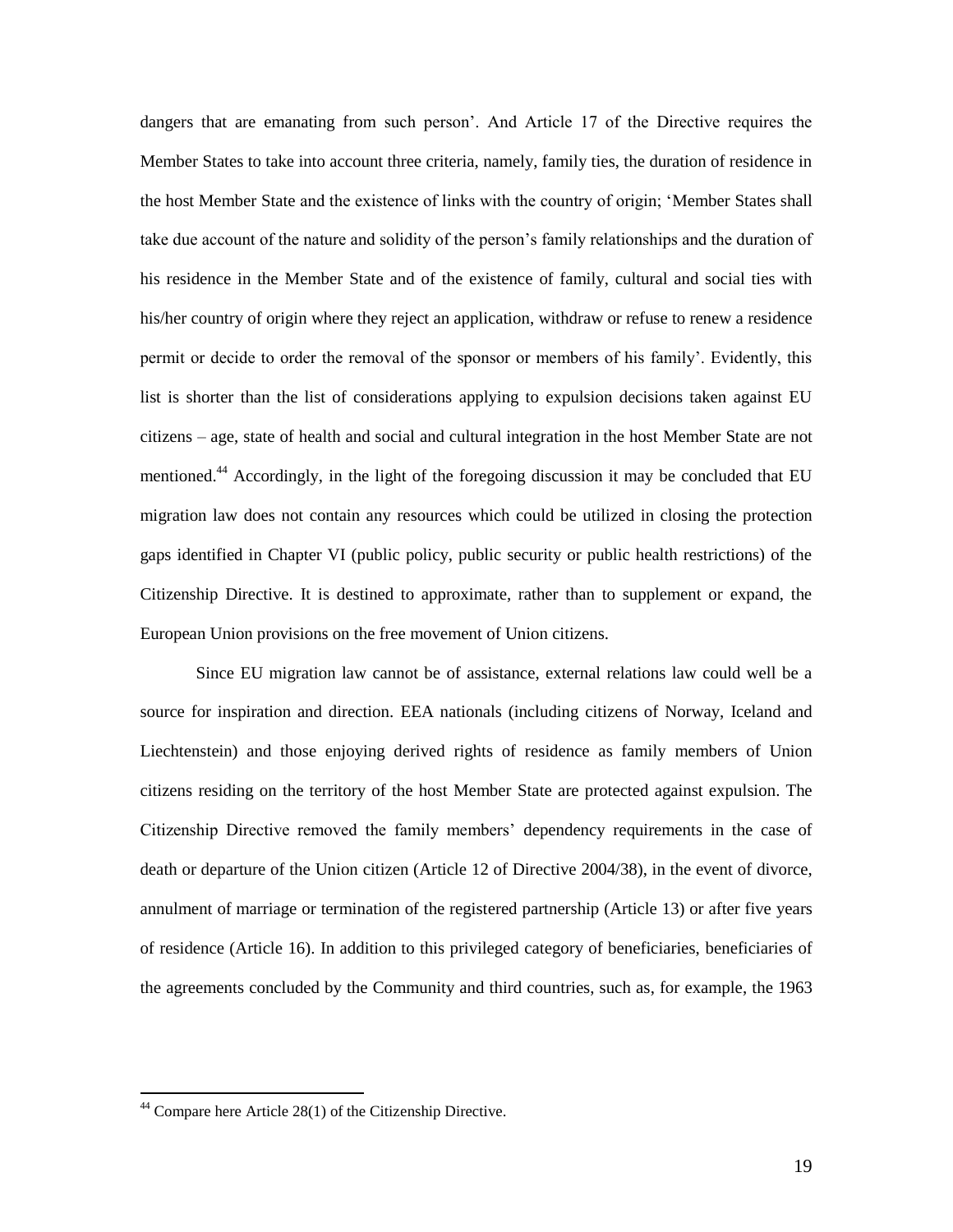EEC-Turkey Association Agreement,<sup>45</sup> its 1970 Protocol<sup>46</sup> and Decision 1/80 of the Association Council,<sup>47</sup> enjoy security of residence. Indeed, according to Article 14(1) of Decision 1/80, the right of residence of a Turkish worker can be terminated on the grounds of public policy, public security or public health. The Court has held that the interpretation of Article 14(1) must mirror the interpretation given to these grounds as regards the rights of nationals of EU Member States and, in particular, the existence of a criminal conviction must constitute evidence of personal conduct posing a threat to the requirements of public policy and the threat must be genuine and sufficiently serious.<sup>48</sup> Accordingly, expulsion cannot be ordered on general preventive grounds.<sup>49</sup> The family members of Turkish workers, spouses and children, enjoy security of residence too. In fact, public policy, public security and public health considerations and absence from the host territory for a significant length of time without justification are the only two grounds on the basis of which they can be expelled. $50<sup>50</sup>$ 

A lesser tier of protection is envisaged under the Maghreb Agreements (Tunisia, Morocco and Algeria) of 1976 which offer protection from discrimination in working conditions, social security and dismissal and subject the length of validity of the residence permit issued to a worker to public policy, public security and public health considerations.<sup>51</sup> The same applies to the so-called Europe Agreements (the agreements concluded with Central and Eastern European countries, Baltic states and Slovenia) which provided for a right to free movement for selfemployment and protection from discrimination in working conditions.<sup>52</sup> The Europe Agreements

<sup>&</sup>lt;sup>45</sup> 64/732/EEC; Council Decision of 23 December 1963 on the Conclusion of the Agreement Establishing an Association between the EC and Turkey OJ 1964 217/3685.

 $46$  OJ 1973 C 113/2.

<sup>47</sup> Decision of 19 September 1980.

<sup>48</sup> Case C-340/97 *Nazli v Stadt Nurnberg*, [2000] ECR I-00957; Case C-467/02 *Inan Cetinkaya v Land Baden-Wurttemberg* [2004] ECR I-10895.

<sup>49</sup> Case C-349/06 *Murat Polat v Stadt Russelsheim* [2007] ECR I-08167.

<sup>50</sup> Case C-329/97 *Sezgin Ergat v Stadt Ulm* [2000] ECR I-1487.

<sup>51</sup> Case C-95/05 *Mohamed Gattoussi v Stadt Russelsheim*, Judgment of the Court of 14 December 2006; C-416/96 *El Yassini* [1999] ECR I-1209.

<sup>52</sup> See Kees Groenendijk, Elspeth Guild and Robin Barzilay, *The Legal Status of Third Country Nationals who are Long-Term Residents in a Member State of the European Union*, Centre for Migration Law,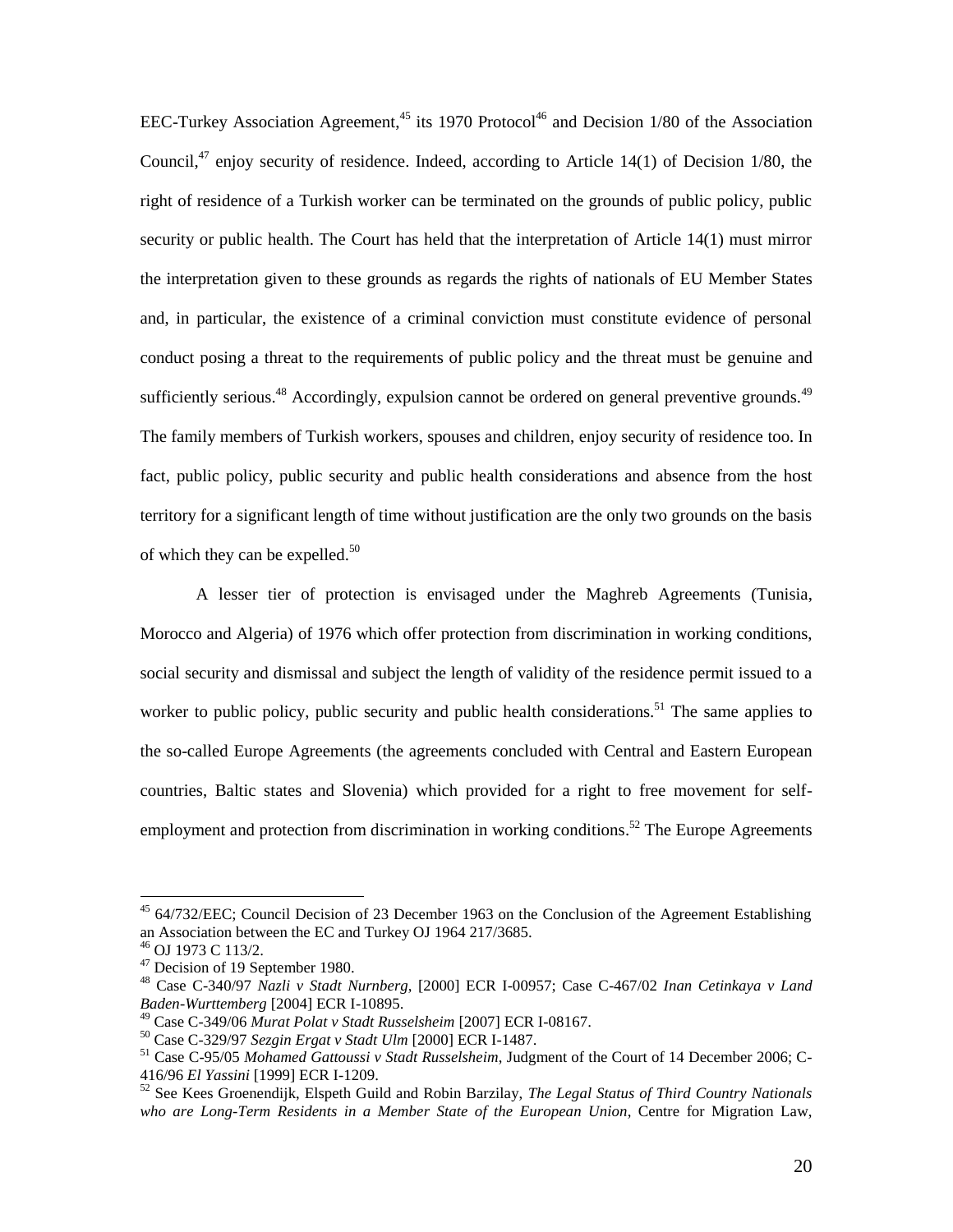included a provision subjecting the exercise of the right of establishment to limitations imposed by the Member States on grounds of public policy, public security or public health.<sup>53</sup> But no innovative ideas have been generated by the application and interpretation of these Agreements as regards the public policy and public security derogations.<sup>54</sup> The interpretation given to these derogations is serialized in judgments and there is little or no departure from the established line of reasoning. What we are witnessing, therefore, is the contiguous effect of EU law and the CJEU's legitimate quest for coherence in the (strict) interpretation of the public policy, public security or public health derogations. After all, interpretative divergence in this area would not only contradict the Court's ruling in *Nazli*,<sup>55</sup> but would also raise the spectre of affording the Member States different degrees of discretion to exclude individuals depending on their nationality, thus permitting discrimination on the ground of nationality.

### **3.2 Public policy and public security in the case law of the CJEU**

Another source of inspiration might be the case law of the CJEU on the public policy and public security derogations across the four fundamental freedoms. Our survey of 233 judgments between the period of 1974 and 2011 (26 judgments regarding free movement of capital, 106 regarding free movement of goods, 30 regarding free movement of persons, and 71 regarding free

University of Nijmegen, the Netherlands, April 2000, and Council of Europe, Strasbourg, August 2000, available at <http://cmr.jur.ru.nl/cmr/docs/status.pdf>, last accessed 23 October 2012.

<sup>53</sup> For a comprehensive analysis, see Elspeth Guild, Nick Rollason and Rupert Copeman-Hill, *A Guide to the Right of Establishment under the Europe Agreements* (London: Baileys Shaw and Gillett in association with ILPA, 1996).

<sup>&</sup>lt;sup>54</sup> Arguably, the same applies to provisions pertaining to EU external border law. The concepts of public policy, public security and national security entailed by the Schengen Implementing Convention (CISA) 1990, which forms part of the Schengen acquis which was integrated into the EU framework at Amsterdam (Council Decision 1999/435/EC of 20 May 1999, OJ L176, 10 July 1999) have not been defined, thereby inviting divergence in definitions provided for by national laws. Article 96 CISA provides pointers as to when an alien could be deemed to be a threat to public policy or public security for the purposes of entrance into the Schengen Information System.

<sup>&</sup>lt;sup>55</sup> See n 47 above.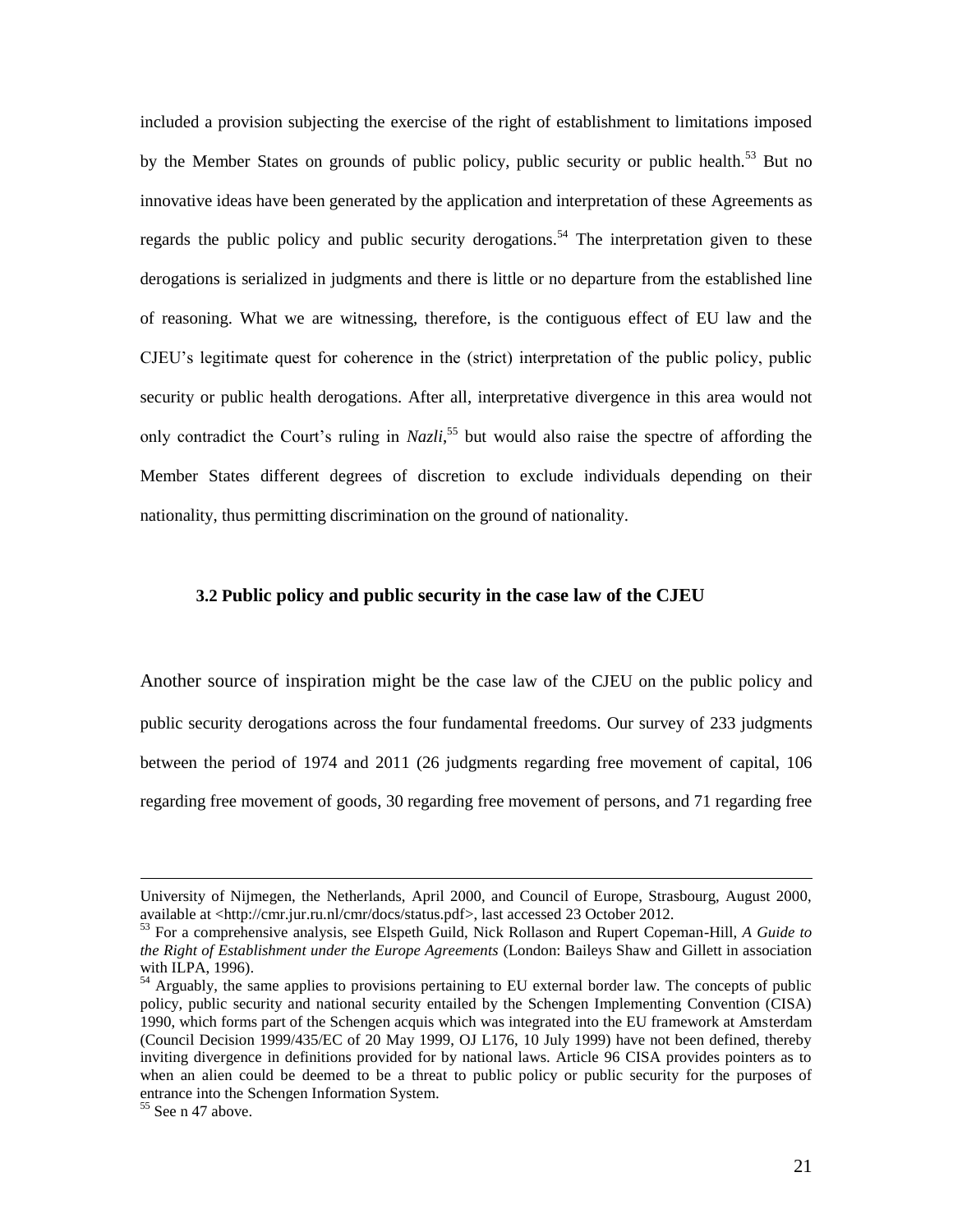provision of services and freedom of establishment),<sup>56</sup> reveals a prevalence in the use of derogation grounds in the field of free movement of goods, followed by its use in the field of free provision of services and freedom of establishment, and lastly in the field of free movement of persons and capital.<sup>57</sup>

Although all derogation grounds have been invoked throughout time to a greater or lesser extent, their discussion in CJEU judgments has indisputably increased in the 2000s and that is observable in relation to all derogation grounds: the survey has included 10 judgments from the 1970s, 53 from the 1980s, and 56 from the 1990s, as opposed to 114 since 2000. The different relevance of each derogation ground in relation to the different freedoms is also striking: public health has clearly been more relevant in relation to free movement of goods (78 cases) and free provision of services/establishment (14 cases) than in relation to free movement of persons (3 cases) or free movement of capital (no case identified); public policy has been relevant in relation to free movement of goods, persons and provision of services/establishment (14, 18 and 20 cases respectively), but less relevant in relation to free movement of capital (4 cases); public security has been equally relevant with regard to all freedoms except free movement of persons (6 cases of free movement of goods, 5 cases of free movement of capital and 4 cases of free provision of services/establishment, but only 1 case of free movement of persons); finally, public interest has only been significant in relation to free movement of capital (17 cases) and free provision of

<sup>&</sup>lt;sup>56</sup> This selection of case law includes decisions that have, one way or another, contributed to the definition of the scope of the derogation grounds under analysis; decisions that only tangentially refer to these notions, or that relate more to procedural than to substantive aspects of these notions, have not been included. All decisions have been categorized under one of the fundamental freedoms; when more than one freedom applied, the one most relevant on the facts and legal reasoning was chosen. All figures are presented here bearing in mind that they lack any degree of 'scientific certainty'; they are used with the mere purpose of identifying trends and highlighting possible commonalities and differences amongst the different derogation grounds and fundamental freedoms.

<sup>&</sup>lt;sup>57</sup> The selection of case law analysed concentrates on the notions of public health, public policy and public security, but also covers, to a more limited extent, the notion of public interest. The latter is a very broad category and of limited relevance in the context of free movement of persons, but it often overlaps with the notions of the other derogation grounds in the case law of the CJEU. Bearing this in mind, we have analysed 95 judgments regarding public health, 56 regarding public policy, 16 regarding public security, 19 regarding all or a mix of derogation grounds, and 47 regarding public interest. When more than one ground applied and one of the grounds in question was particularly relevant, the most relevant ground invoked was afforded precedence for the purposes of this classification.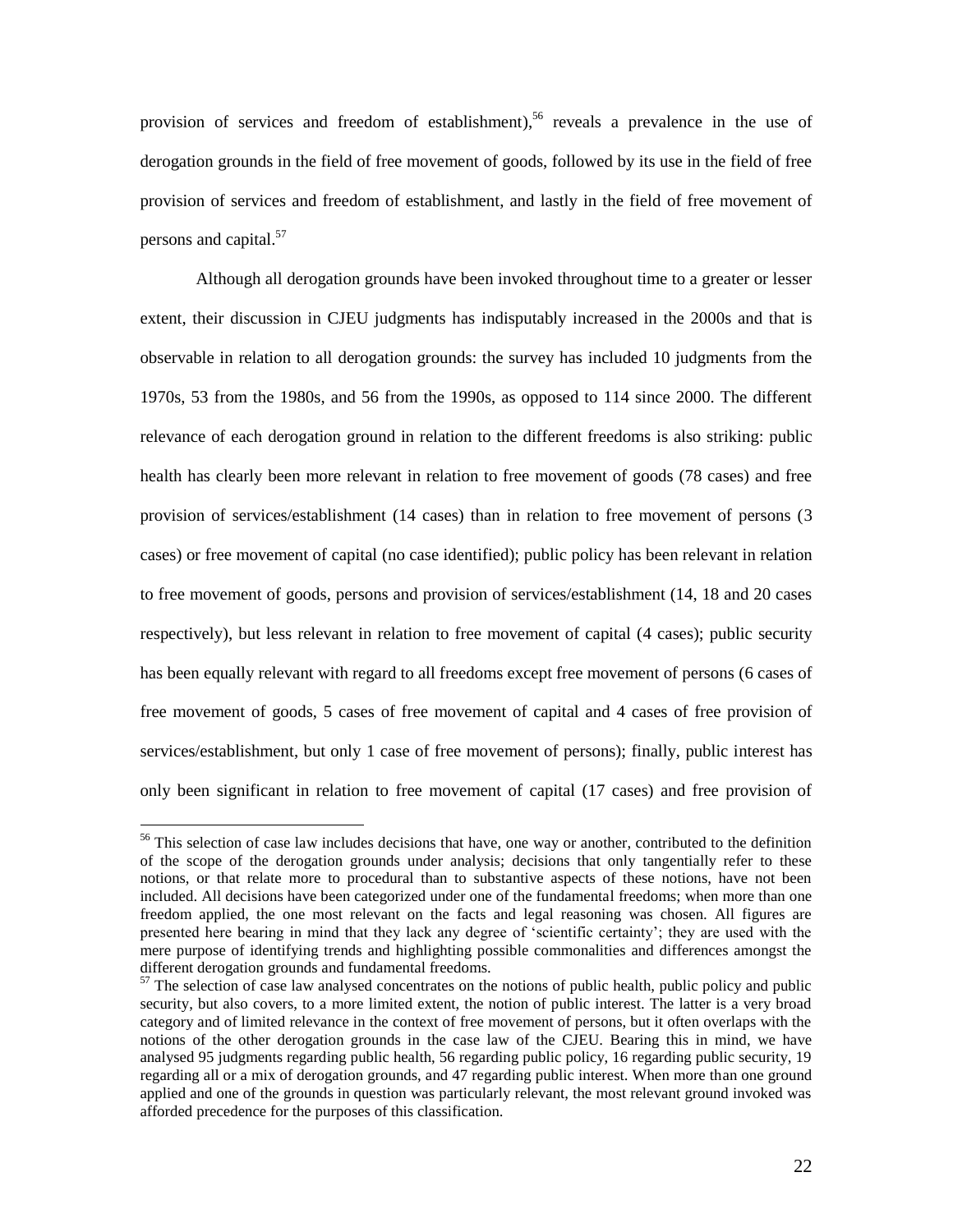services/establishment (27 cases), but not in relation to free movement of goods (1 case) or free movement of persons (2 cases). Public policy is, therefore, the ground most commonly invoked to derogate from free movement of persons (18 judgments relating to public policy, as opposed to only 3 relating to public health, 1 to public security, 2 to public interest, and 6 to all or a mix of derogation grounds).<sup>58</sup> Public health and public security also appear to be the grounds invoked more successfully (29.5% and 37.5% success rates respectively) in all four fields followed by the public policy and public interest derogation grounds (with success rates of 10.7% and 14.9% respectively).<sup>59</sup> Public policy is the ground most commonly invoked to derogate from free movement of persons: it has been invoked in 24 (80%) out of the 30 free movement of persons cases included in our survey, as either the only ground (in 18 cases) or a complementary one (in 6 cases).

The notion of public policy has perhaps been the most contentious amongst all derogation grounds. This owes much to the fact that there is not a 'uniform scale of values'<sup>60</sup> across all EU Member States, thereby leading the court to accept a certain margin of appreciation in determining the precise definitional content of public policy. Over time, it has brought within its

<sup>&</sup>lt;sup>58</sup> It may be worthy of note that the Court shows reluctance to accept parties' invocation of derogation grounds. The number of 'exception allowed' cases amounts to 48 (20.6%), of 'exception not allowed' to 158 (67.8%), and of 'outcome dependent on national court' to 27 (11.6%). The 'success rate' of derogation claims also varies considerably from freedom to freedom: it ranges from 7.7%, 10.0% and 16.9% in relation to free movement of capital, persons and services/establishment, respectively, to 29.2% in relation to the free movement of goods.

<sup>&</sup>lt;sup>59</sup> The only exception to the success rate of the use of the public health derogation ground occurs in relation to free movement of persons, where the three cases included in this analysis did not lead to a successful claim: Cases 131/85 *Emir Gül v Regierungspräsident Düsseldorf* [1986] ECR 1573; C-111/91, *Commission v Luxembourg* [1993] ECR I-817; and C-237/94 *John O'Flynn v Adjudication Officer* [1996] ECR I-2617. In Case 131/85 *Emir Gül v Regierungspräsident Düsseldorf*, the Court held that the public health exception was not intended 'to exclude the public health sector, as a sector of economic activity and from the point of view of access to employment, from the application of the principles of freedom of movement'. In Case C-111/91 *Commission v Luxembourg*, the Court asserted that making 'the payment of childbirth and maternity allowances conditional upon requirements of prior residence on its territory' was discriminatory. Finally, in Case C-237/94 *John O'Flynn v Adjudication Officer*, the Court considered it to be a violation of the free movement of persons to make a 'grant of a payment to cover funeral expenses incurred by a migrant worker subject to the condition that burial or cremation take place within the territory of that Member State'.

<sup>60</sup> Cases 115 and 116/81 *Rezguia Adoui v Belgian State and City of Liège; Dominique Cornuaille v Belgian State* [1982] ECR 1665, paragraph 8; C-268/99 *Aldona Malgorzata Jany and Others/Staatssecretaris van Justitie* [2001] ECR I-8615, paragraph 60.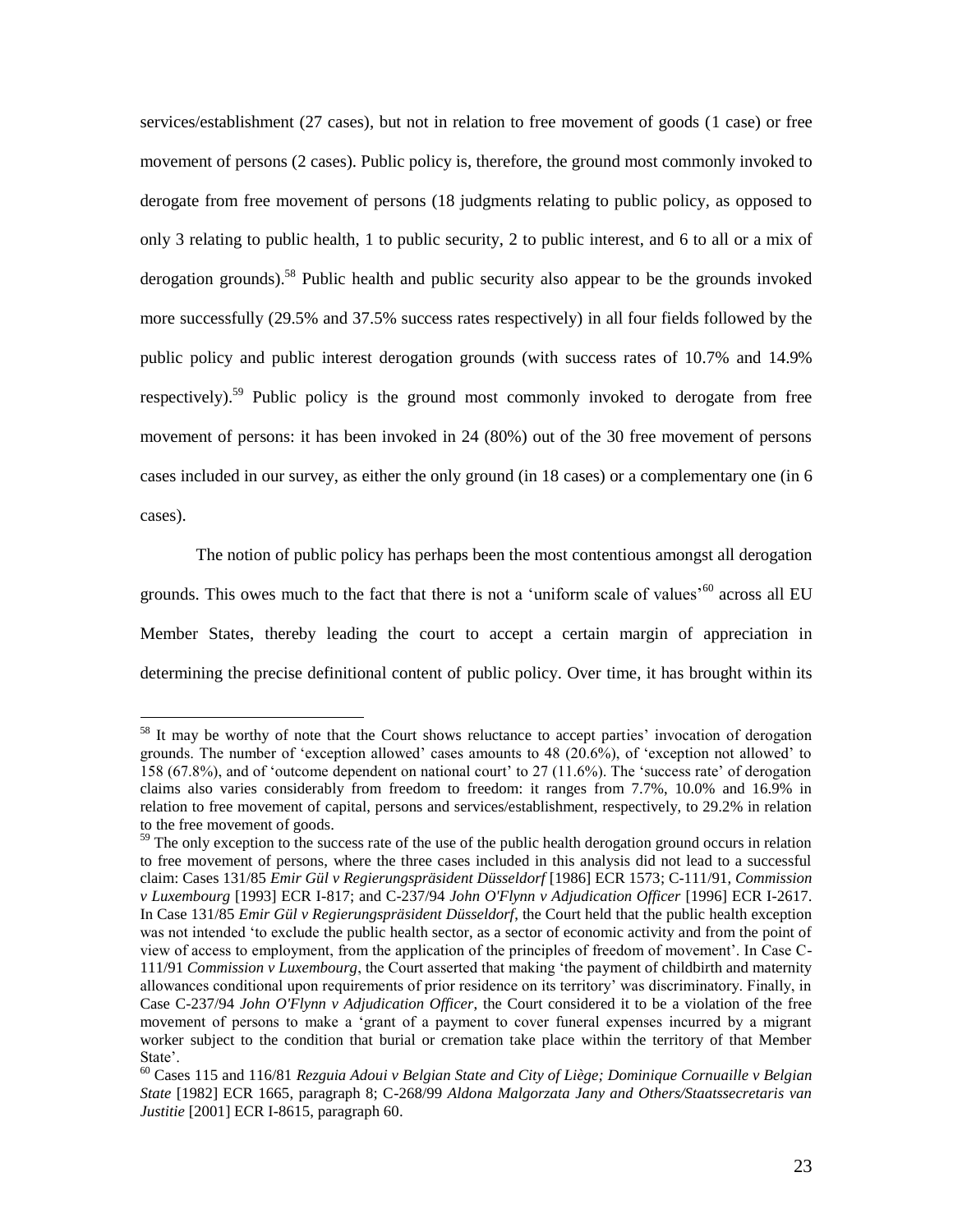ambit issues relating to combating organizations which are deemed to be non-conducive to the public good,<sup>61</sup> limiting the free movement of individuals with a criminal record,<sup>62</sup> preventing the export of coins no longer legal tender,<sup>63</sup> avoiding the registration of stolen vehicles, <sup>64</sup> maintaining the non-commercial and pluralistic nature of a broadcasting system,<sup>65</sup> supervising financial dealers,<sup>66</sup> avoiding tax evasion/avoidance (and more generally guaranteeing the effectiveness of fiscal supervision),<sup>67</sup> combating the use of drugs,<sup>68</sup> ensuring road safety,<sup>69</sup> combating gaming and betting,<sup>70</sup> prohibiting games simulating acts of homicide,<sup>71</sup> protecting young people,<sup>72</sup> and more generally fighting criminal activities.<sup>73</sup> Conversely, a range of other types of conduct have been excluded from the reach of the public policy derogation (at least on the precise facts of the case). These include the exercise of trade union rights,  $^{74}$  engaging in legal but 'morally suspect' activities,<sup>75</sup> using a specific shape of wine bottle,<sup>76</sup> protecting consumer rights,<sup>77</sup> fixing a minimum price for fuel,<sup>78</sup> refusing to accord sickness benefit to a director of a company formed in

<sup>61</sup> Case 41/74 *Yvonne van Duyn v Home Office* [1974] ECR 1337.

<sup>62</sup> Case 30/77 *R v Pierre Bouchereau* [1977] ECR 1999.

<sup>63</sup> Case 7/78 *Thompson* [1978] ECR 2247.

<sup>64</sup> Cases 154/85 *Commission v Italy (Re Import of Foreign Motor Vehicles)* [1985] ECR 1753; C-286/07 *Commission v Luxembourg* [2008] ECR I-63, paragraph 38.

<sup>65</sup> Case 352/85 *Bond van Adverteerders and others v the Netherlands* [1988] ECR 2085.

<sup>66</sup> Cases C-163/94, C-165/94 and C-250/94 *Criminal Proceedings against Lucas Emilio Sanz de Lera, Raimundo Díaz Jiménez and Figen Kapanoglu* [1995] ECR I-4821, paragraph 26.

<sup>67</sup> Case C-28/95 *A. Leur-Bloem v Inspecteur der Belastingdienst/Ondernemingen Amsterdam 2* [1997] ECR I-4161.

<sup>68</sup> Case C-348/96 *Criminal Proceedings against Donatella Calfa* [1999] ECR I-11, paragraph 22.

<sup>69</sup> Case C-451/99 *Cura Anlagen GmbH v Auto Service Leasing GmbH (ASL)* [2002] ECR I-3193.

<sup>70</sup> Case C-243/01 *Piergiorgio Gambelli and Others* [2003] ECR I-13031, paragraph 63.

<sup>71</sup> Case C-36/02 *Omega Spielhallen- und Automatenaufstellungs-GmbH v Oberbürgermeisterin der Bundesstadt Bonn* [2004] ECR I-9609.

<sup>72</sup> Case C-244/06 *Dynamic Medien Vertriebs GmbH v Avides Media AG* [2008] ECR I-505.

<sup>73</sup> Case C-524/06 *Heinz Huber v Bundesrepublik Deutschland* [2008] ECR I-9705, paragraph 77.

<sup>74</sup> Case 36/75 *Roland Rutili v Ministre de l'Intérieur* [1975] ECR 1219.

<sup>75</sup> Cases 115 and 116/81 *Rezguia Adoui v Belgian State and City of Liège; Dominique Cornuaille v Belgian State* [1982] 3 CMLR 631.

<sup>76</sup> Case 16/83 *Prantl* [1984] ECR 1299.

<sup>77</sup> Case 177/83 *Theodor Kohl KG v Ringelhan & Rennett SA* [1984] ECR 3651.

<sup>78</sup> Cases 231/83 *Henri Cullet and Chambre syndicale des réparateurs automobiles et détaillants de produits pétroliers v Centre Leclerc à Toulouse and Centre Leclerc à Saint-Orens-de-Gameville* (29/01/1985); 34/84 *Procureur de la République v Leclerc* [1986] ECR 529; 114/84 and 115/84 *Piszko v Leclerc et Carrefour Supermarché* [1985] ECR 2961; 149/84 *Procureur de la République v Binet* [1985] ECR 2969; 201/84 *Procureur de la République v Gontier* [1985] ECR 2977; 202/84 *Procureur de la République v Girault* [1985] ECR 2985.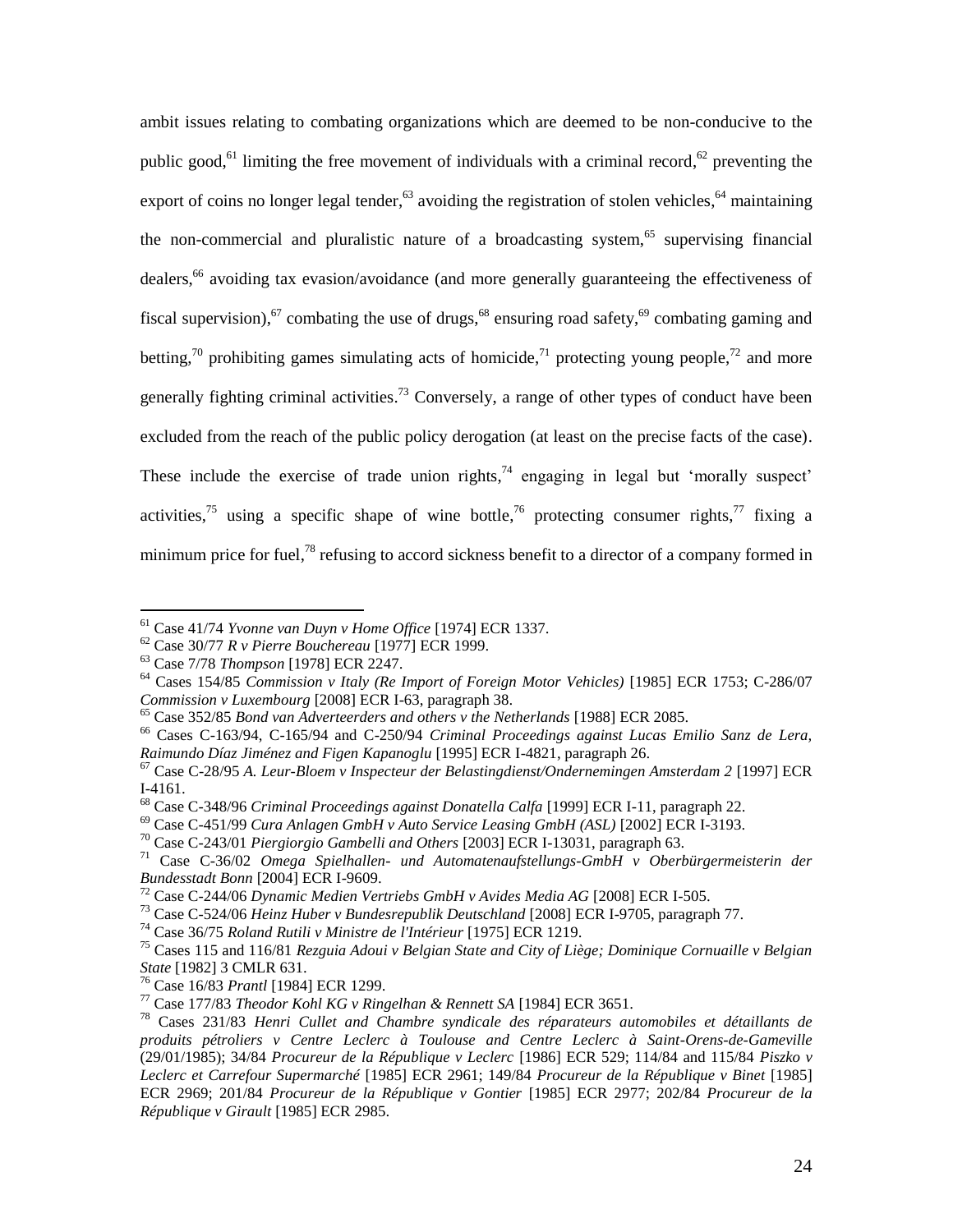accordance with the law of another Member State, $\frac{79}{9}$  imposing restrictions on the nationality of owners of companies responsible for the development of data-processing systems for public authorities,<sup>80</sup> requiring prior registration with a social security scheme of the host State or registration with one particular social security scheme, <sup>81</sup> imposing a quota on moorings for nonresident owners,<sup>82</sup> limiting the free movement of individuals not complying with legal formalities concerning the entry, movement and residence of aliens,<sup>83</sup> allowing a non-member country to revoke, suspend or limit (air) traffic rights,<sup>84</sup> and limiting the activity of non-national private security undertakings.<sup>85</sup> And as already stated in section 2 above, any conduct triggering the public policy derogation must involve a 'genuine and sufficiently serious threat to the requirements of public policy affecting one of the fundamental interests of society', a phrase that has been frequently repeated by the Court since its first invocation in *Bouchereau.* <sup>86</sup> In addition, the application of the public policy derogation does not depend on the imposition of penal sanctions<sup>87</sup> and, as has been widely acknowledged, purely economic objectives are excluded from the scope of the public policy derogation ground.<sup>88</sup>

Besides the above mentioned general principles guiding the application of the public policy derogation, reflecting the 'strict interpretation' approach favoured by the Court, one cannot find insights relating to its definition which could migrate from the fields of free movement of

<sup>79</sup> Case 79/85 *D. H. M. Segers v Bestuur van de Bedrijfsvereniging voor Bank- en Verzekeringswezen, Groothandel en Vrije Beroepen* [1986] ECR 2375.

<sup>80</sup> Case 3/88 *Commission v Italy* [1989] ECR 4035.

<sup>81</sup> Case C-363/89 *Danielle Roux v Belgian State* [1991] ECR I-273, although the Court recognized 'compliance with social security provisions' as a possible public policy objective.

<sup>82</sup> Case C-224/97 *Erich Ciola v Land Vorarlberg* [1999] ECR I-2517.

<sup>83</sup> Cases 48/75 *Procureur du Roi v Jean Noël Royer* [1976] ECR 497; C-459/99 *Mouvement contre le racisme, l'antisémitisme et la xénophobie ASBL (MRAX) v Belgium* [2002] ECR I-6591; C-215/03 *Salah Oulane v Minister voor Vreemdelingenzaken en Integratie* [2005] ECR I-1215.

<sup>84</sup> Cases C-466/98 *Commission v UK* [2002] ECR I-9427; C-467/98 *Commission v Denmark (Open Skies)* [2002] ECR I-9519; C-476/98 *Commission v Germany (Open Skies)* [2002] ECR I-9855.

<sup>85</sup> Case C-465/05 *Commission v Italy* [2007] ECR I-11091.

<sup>86</sup> Case 30/77 *R v Pierre Bouchereau* [1977] ECR 1999, paragraph 35.

<sup>87</sup> Case 16/83 *Prantl* [1984] ECR 1299, paragraph 33.

<sup>88</sup> Cases C-17/92 *Federación de Distribuidores Cinematográficos v Estado Español et Unión de Productores de Cine y Televisión* [1993] ECR I-2239, paragraph 21; C-243/01 *Piergiorgio Gambelli and Others* [2003] ECR I-13031, paragraph 26.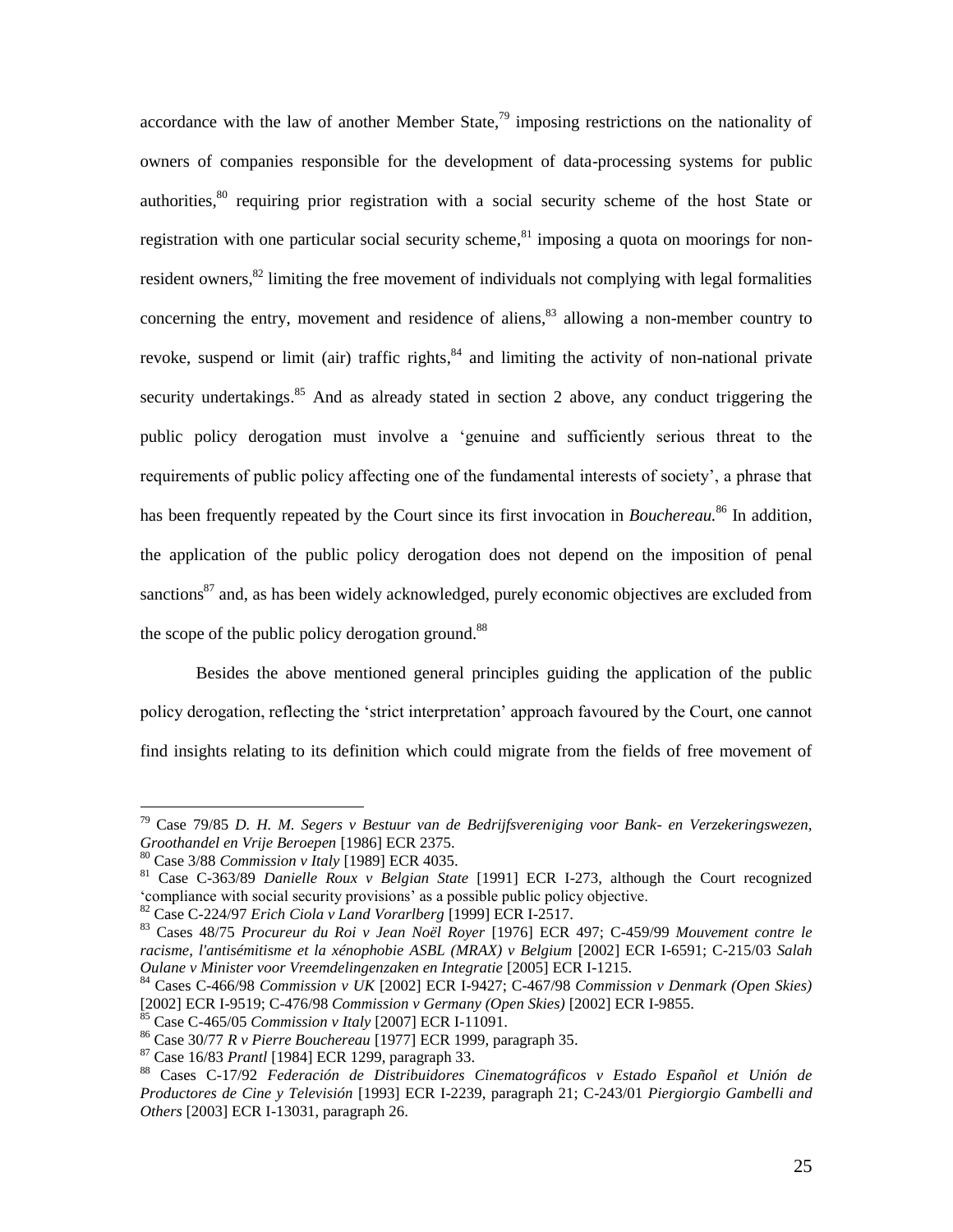goods, establishment and services and capital to the free movement of persons. Its ambit is varied and flexible. In addition, judgments have started to refer to an unclear notion of 'public order', seemingly meaning public policy, thereby intimating inconsistency either in the use of legal terminology or, more prosaically, in translation.<sup>89</sup>

## **4. Why international migration law is more relevant than ever**

If neither EU migration and external relations laws nor the CJEU's case law can shed light on the meaning of the public policy and public security derogations, perhaps we should consider the extent to which international migration law could provide useful pointers as well as inspiration. The choice of international migration law as a possible point of departure has much to do with the fact that legal orders have become increasingly multilayered and interlaced. It is also due to the realization that norms in law, as indeed in other fields such as politics or economics, do not arise in a vacuum. Additionally, they have a capacity to permeate borders of all sorts; they readily migrate across spaces, legal orders and time precisely because they hold the promise of offsetting as well as solving social coordination problems and rights violations.

The need to protect migrant workers against arbitrary expulsion often ordered at the whim of the governmental authorities of the host state was felt acutely in the post-World War II era. In this respect, the protective provisions of Directive 64/221, which has been mentioned earlier, mirrored provisions entailed by international conventions. Admittedly, this is hardly surprising; most legal instruments are essentially mosaics entailing unique rearrangements of preexisting elements and legal fragments derived from various sources. More specifically, the 1949

<sup>89</sup> Cases C-465/05 *Commission v Italy* [2007] ECR I-11091; C-319/06 *Commission v Luxembourg* [2008] ECR I-4323, paragraph 29. The languages of these cases are, respectively, Italian and French, and the equivalent to 'public policy' in those languages is 'ordine pubblico' and 'ordre public', thus resembling much more 'public order' than 'public policy'.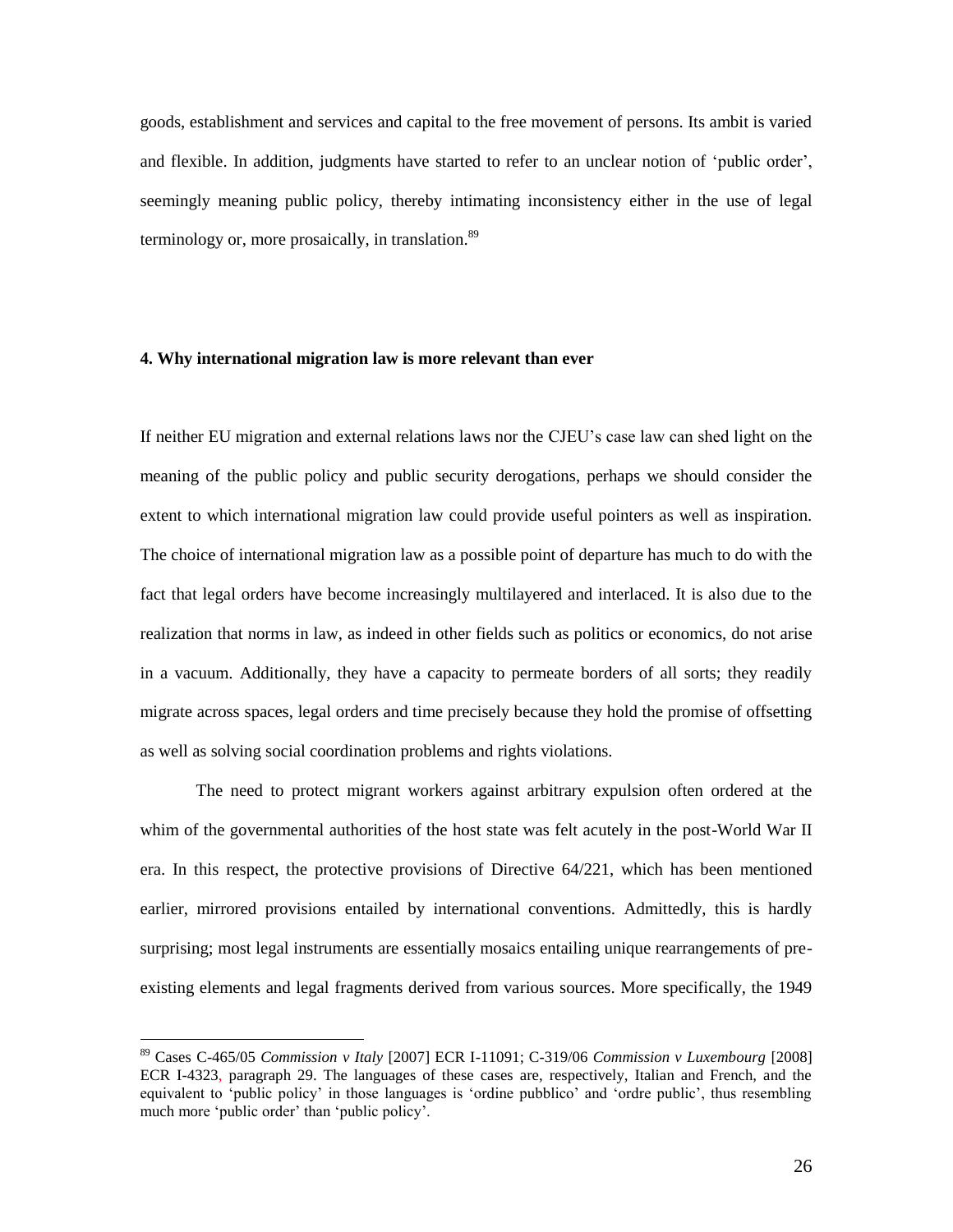ILO Migration for Employment Convention (No 97), which entered into force in 1952, contained a number of protective measures. Recommendation R 086, which accompanied the 1949 Convention, envisaged the migrant workers' protection against removal from the host state for lack of sufficient means or the state of the employment market.<sup>90</sup> It included the recommendation that 'in principle no migrant shall be removed who has been [in the host state] for more than five years'.<sup>91</sup> The increasing importance of the rights of non-citizen residents in host states was also highlighted by the initiatives taken under the aegis of the Council of Europe. The 1955 European Convention on Establishment<sup>92</sup> undoubtedly contributed to changing assumptions about the allegedly unfettered sovereign prerogatives of states as regards the rights of 'aliens' in their jurisdiction. The obligation of states to facilitate the movement of nationals of other state parties was accompanied by the qualification that the activities of the persons concerned 'would [not] be contrary to *ordre public*, national security, public health or morality' (Article 1). The same applied with respect to expulsion. But what is worth highlighting here is the Convention's clear distinction between public order and national security – a distinction that is not reflected in the EU's rules on free movement. Having said this, however, we should also note that the European Convention on Establishment offered Member States a wide margin of discretion in interpreting these terms<sup>93</sup> – certainly wider than the provisions of Directive  $64/221$  and the subsequent case law, since public order could include the exclusion of non-citizens on the ground of their political activity. But unlike the relevant EC rules prior to the adoption of the Citizenship Directive 2004/38, the 1955 Convention envisaged a system of graduated security of residence. Interestingly, the Convention provided that lawful residents for a period of at least two years could only be expelled on 'imperative considerations of national security' and they could challenge a decision and appeal against it before a competent authority of the host state (Article

 $90$  Recommendation 86 was adopted in Geneva on 8 June 1949.

 $91$  See Article 18(2).

 $92$  1955, 529 UNTS 141, in force since 1965.

 $93$  See Sections I and III(a) of the Protocol to the Convention.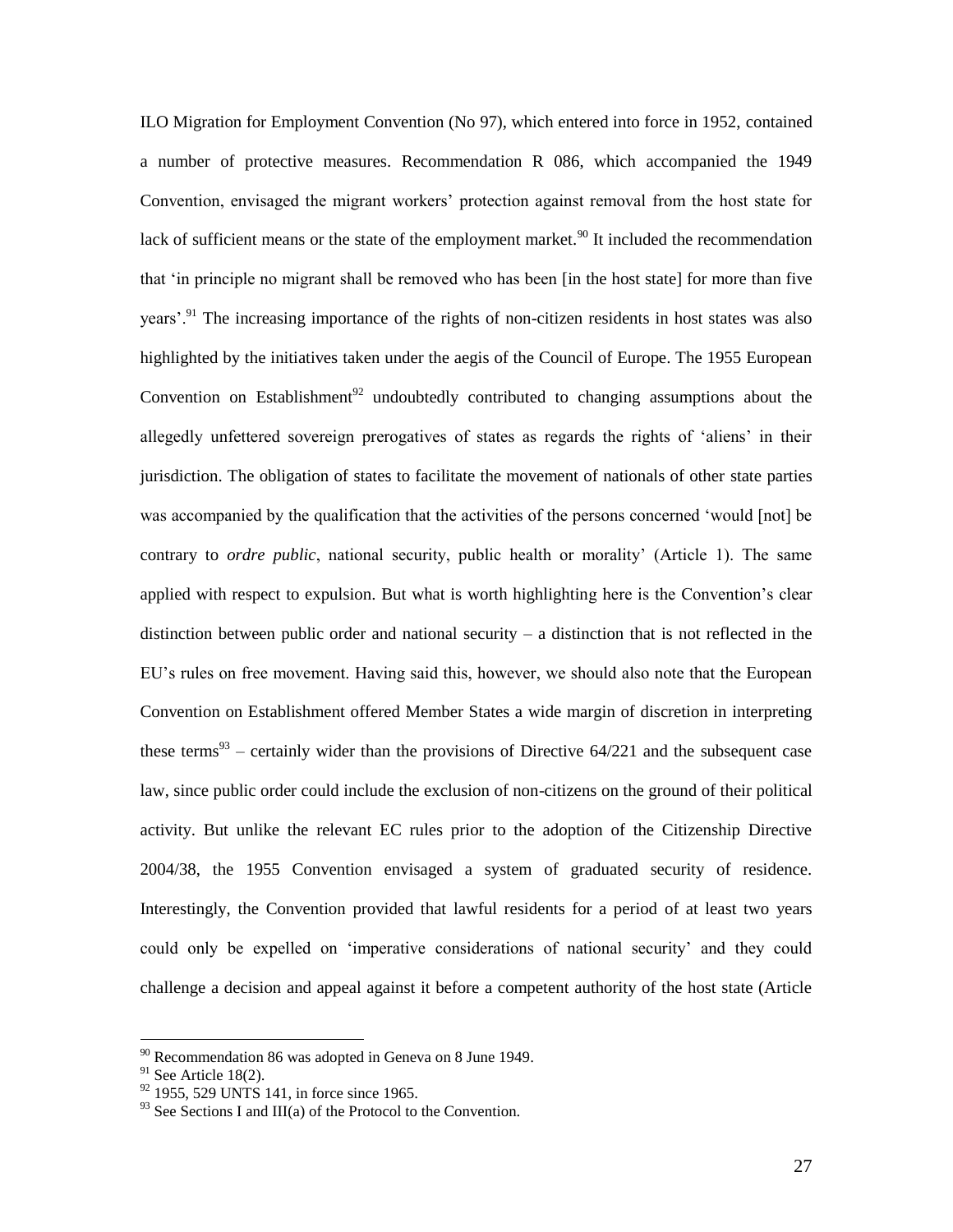3(2)). Legal residence of over ten years confined the expulsion to 'reasons of national security or for the commission of offences of a particularly serious nature against *ordre public* or morality' (Article 3(3)).

Subsequent conventions, such as the European Social Charter<sup>94</sup> and the Revised European Social Charter<sup>95</sup> include the right of migrant workers and their families to protection and assistance; Article 19(8) of the Revised European Social Charter states that lawful residents should not be expelled 'unless they endanger national security or offend against public interest or morality'. The European Convention on the Legal Status of Migrant Workers,<sup>96</sup> on the other hand, reiterates the grounds of 'reasons of national security, public policy or morals' as exceptions to the rights of migrant workers to admission (Article 4(3)) and non-withdrawal of the residence permit (Article 9(5)(a)). To this regional regime of protection of migrant workers' security of residence one should add the Fourth Protocol to the ECHR which prohibits the collective expulsion of foreigners (Article 4).

In the early 1970s, the expulsion of the Asian population by Uganda highlighted the need for a more robust protection of migrant workers against arbitrary expulsions which had the effect of shattering people's lives overnight. The UN looked at the possibility of taking steps to protect the human rights of non-citizens and Baroness Elles produced a draft declaration on the human rights of individuals who are non-citizens of the country in which they live (the so-called Elles draft declaration) in 1974.<sup>97</sup> The Elles draft declaration entailed the rights of non-citizens to 'freedom of movement and residence within the territory of the host country, subject, however, to such restrictions as are absolutely necessary for compelling reasons of public policy, public order, national security, or public health or morals' (Article 4[iii)]). And subsequently, the Draft Declaration on the Human Rights of Individuals Who are not Nationals of the Country in which

<sup>&</sup>lt;sup>94</sup> CETS No 35, signed in Turin on 18 October 1961.

<sup>95 1996</sup> CETS No 163.

<sup>96</sup> CETS No 093, adopted in Strasbourg in 1977.

<sup>&</sup>lt;sup>97</sup> See Richard Lillich, *The Human Rights of Aliens in Contemporary International Law* (Manchester: Manchester University Press, 1984), p. 51 et seq.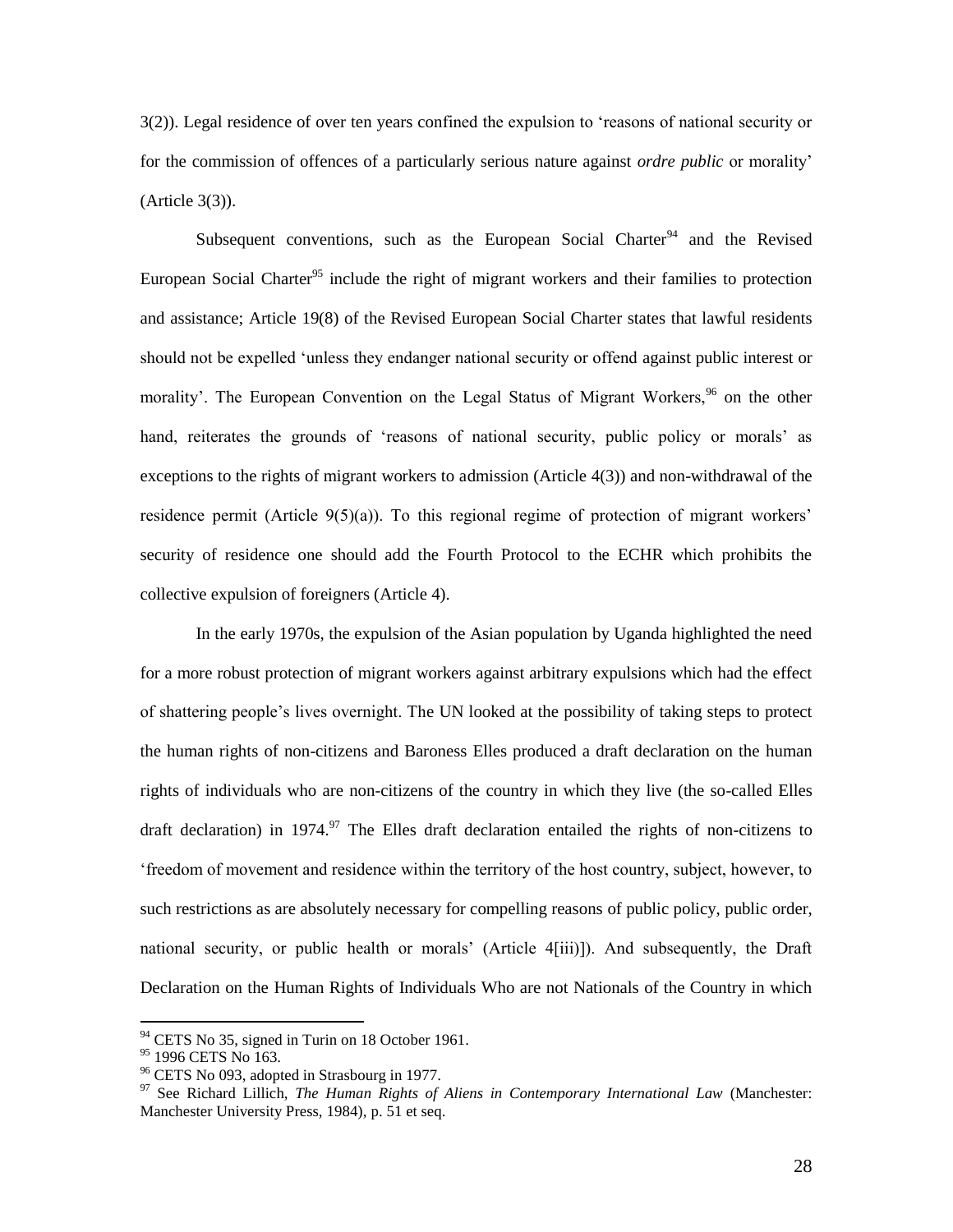They Live, adopted by the open-ended working group of the UN General Assembly,<sup>98</sup> stated that 'the collective expulsion of aliens on the ground of criteria of race, religion, culture or any other discriminatory criterion is prohibited' (Article 7).

The privileging of the concrete lives of migrant workers over states' power of exclusion is also entailed by the 1990 International Convention on the Protection of the Rights of All Migrant Workers and Members of their Families which affirms the right of migrant workers to leave their home state without any illegitimate restrictions. Restrictions are only legitimate if they are provided by law, are necessary to protect national security, public order, public health or morals or the rights and freedoms of others and are consistent with the other rights recognized in the present part of the Convention Article 8(1). Migrants should not be subject to collective expulsions and expulsion decisions must comply with strict procedural safeguards (Article 22). The 1990 Convention also provides an additional tier of protection for documented workers: Article 56(2) states that '[e]xpulsion shall not be resorted to for the purpose of depriving a migrant worker or a member of his or her family of the rights arising out of the authorization of residence and the work permit', while the next paragraph of the same Article states that '[i]n considering whether to expel a migrant worker or a member of his or her family, account should be taken of humanitarian considerations and of the length of time that the person concerned has already resided in the State of employment'.<sup>99</sup>

More innovative and protective provisions have been brought forward in the new millennium. The Council of Europe Committee of Ministers Recommendations Rec No 15 (2000) on the security of residence of long-term migrants states that 'member states may provide that a long-term immigrant should not be expelled (…) after ten years of residence, except in the case of

<sup>&</sup>lt;sup>98</sup> UN Doc. A/C.3/38/11 (1983).

<sup>&</sup>lt;sup>99</sup> The Convention was adopted in 1990 by the UN General Assembly (Resolution 45/158 of 18 December 1990). No EU Member State has ratified it yet. For a discussion of the reasons, see Paul De Guchteneire, Antoine Pecoud and Ryszard Cholewinski (eds*.*), *Migration and Human Rights: The United Nations Convention on Migrant Workers' Rights* (Cambridge: UNESCO Publishing and Cambridge University Press, 2009).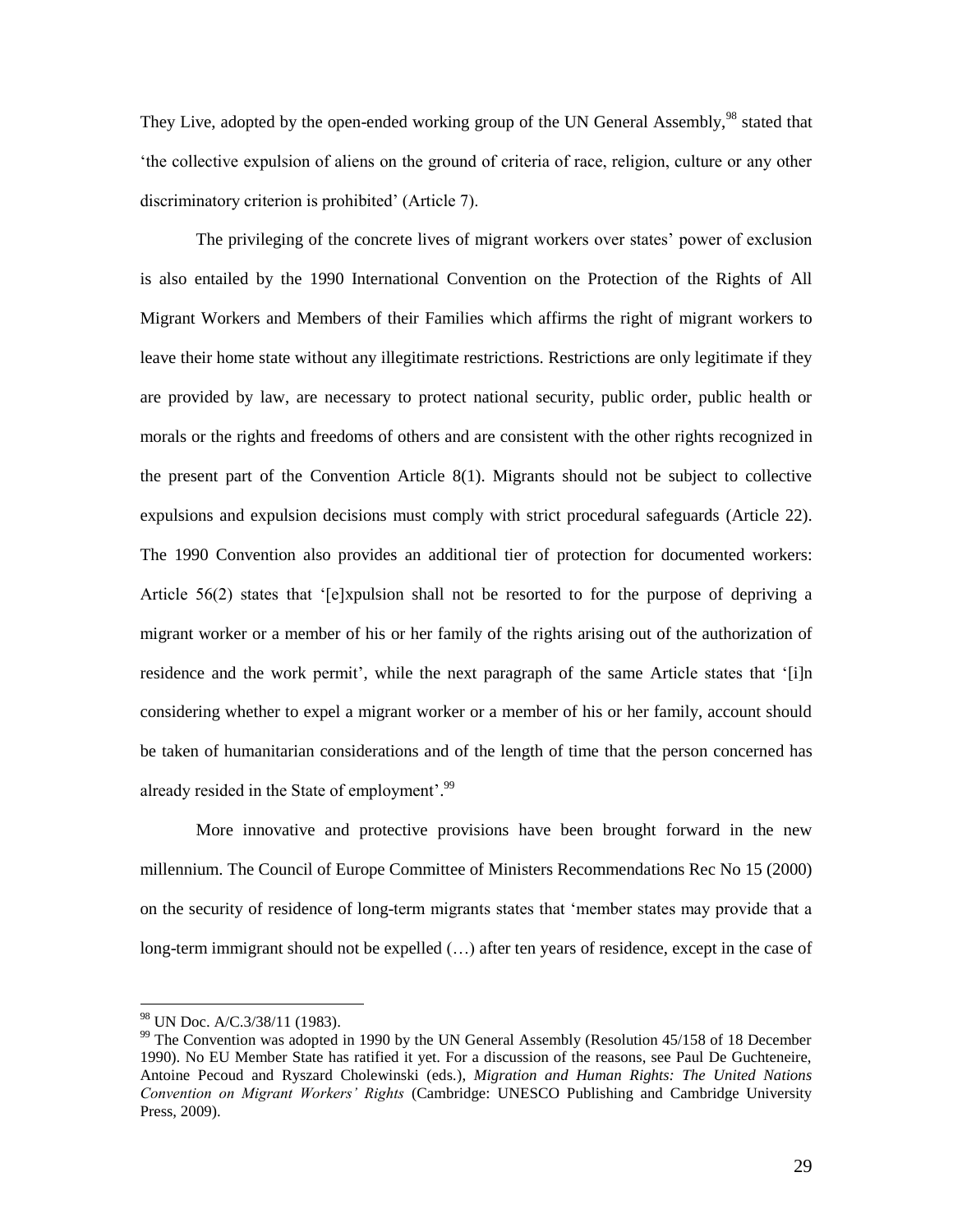conviction for a criminal offence where sentenced to in excess of five years of imprisonment without suspension'; and '[a]fter twenty years of residence, a long-term immigrant should no longer be expellable' (4(b)). The subsequent paragraph also states that 'long-term immigrants born on the territory of the member state or admitted to the member state before the age of ten, who have been lawfully and habitually resident, should not be expellable once they have reached the age of eighteen. Long-term immigrants who are minors may in principle not be expelled' (4(c)). Arguably, such provisions could be readily utilized by the EU. Similarly, the Council of Europe Parliamentary Assembly Recommendation No 1504 (2001) on the non-expulsion of longterm immigrants invited national executives to: '[11]g. take the necessary steps to ensure that in the case of long-term migrants the sanction of expulsion is applied only to particularly serious offences affecting state security of which they have been found guilty; h. (…) guarantee that migrants who were born or raised in the host country and their under-age children cannot be expelled under any circumstances'.<sup>100</sup>

In light of the foregoing discussion, it is evident that international migration law contains important resources which could be utilized in a process of reforming Article 28 of the Citizenship Directive. Certainly, a case for greater isomorphism between EU law and international migration law could be defended and actualized by either confining Article 28(3) (i.e., the expulsion of EU citizens following ten years of residence in the host Member States and of minors) to national security grounds alone or even making long-term resident EU citizens and minors non-expellable, 'except if the expulsion is necessary for the best interests of the child', as stated in Article 28(3)(b). Certainly, for minors who have been born or raised in the country, expulsion constitutes such a seriously harmful act that it is impossible to justify from a normative point of view. Such a normative and legal 'spillover' would enhance the fundamental status of

<sup>&</sup>lt;sup>100</sup> Available at <http://assembly.coe.int/Documents/AdoptedText/ta01/EREC1504.htm>, last accessed 23 October 2012.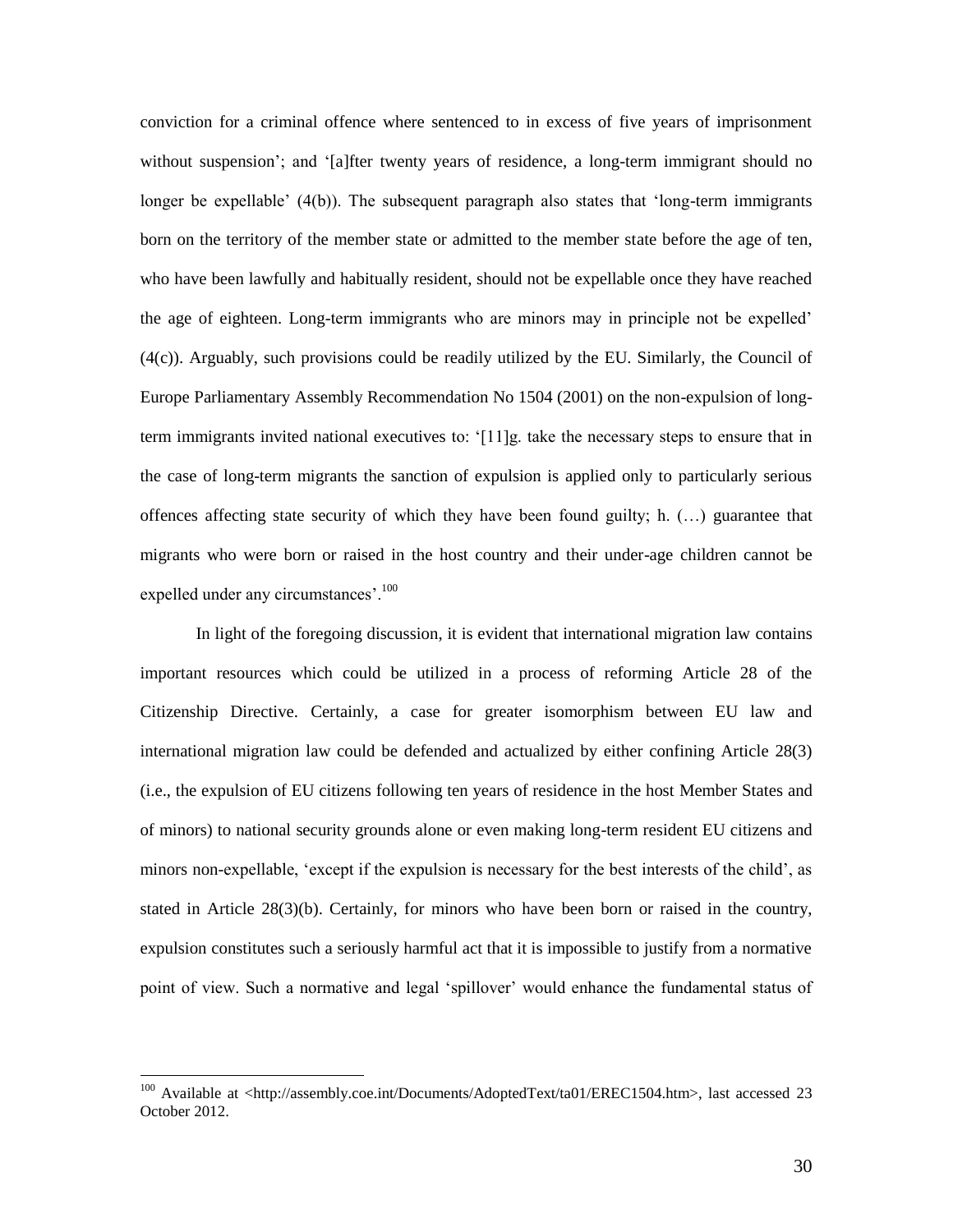Union citizenship and make a concrete difference to the private and social lives<sup>101</sup> of those beneficiaries of Directive 2004/38 who, for whatever reason, became transgressors of the law. After all, as Akerlof and Kranton have observed in another context, 'some of the most dramatic examples of regime change involve changes in norms regarding who is an insider and who is an outsider<sup>, 102</sup>

#### **5. Why national particularism is counterproductive: Proposals for law and policy reform**

The foregoing discussion has highlighted the impact of humanitarian considerations and norms on the progressive enhancement of the security of residence of migrant workers in the host country and defended the case for a greater parallelism between EU and international migration law. There has been a coherent underlying logic of circumscribing state discretion concerning the expulsion of long-term migrant residents and capturing in law newcomers' complex entanglement with the host society. Such entanglement with the host society makes them de facto members entitled to conduct their business and lives without the threat of forced removal or revocation of their residence statuses under 'flexible' definitions of public policy or public security threats. Ten years of residence, which is also the period required for eligibility for naturalization and acquisition of citizenship in several Member States, provides a reasonable cut-off point for the removal of long-term EU migrant offenders.<sup>103</sup>

<sup>&</sup>lt;sup>101</sup> The ECtHR has acknowledged that the expulsion of settled migrants may interfere with the enjoyment of their right to private life which includes the social ties forged between settled migrants and the community in which they live, in addition to possible interferences with the right to respect for their family life under Article 8 ECHR; *Mikulic v Croatia*, no. 53176/99, paragraph 53.

<sup>102</sup> George A. Akerlof and Rachel E. Kranton, *Identity Economics; How our Identities Shape our Work, Wages and Well-being* (Princeton University Press, 2010), p. 125.

<sup>&</sup>lt;sup>103</sup> Elspeth Berry defends an argument for the existence of a presumption against the deportation of 'virtual' nationals, that is, migrants who were born or raised in the host Member State. She argues that this would improve legal certainty and enhance non-discrimination; E. Berry, 'The Deportation of "Virtual National" Offenders: The Impact of ECHR and EU Law' (2009) 23 *Journal of Immigration, Asylum and Nationality Law*, 11-23.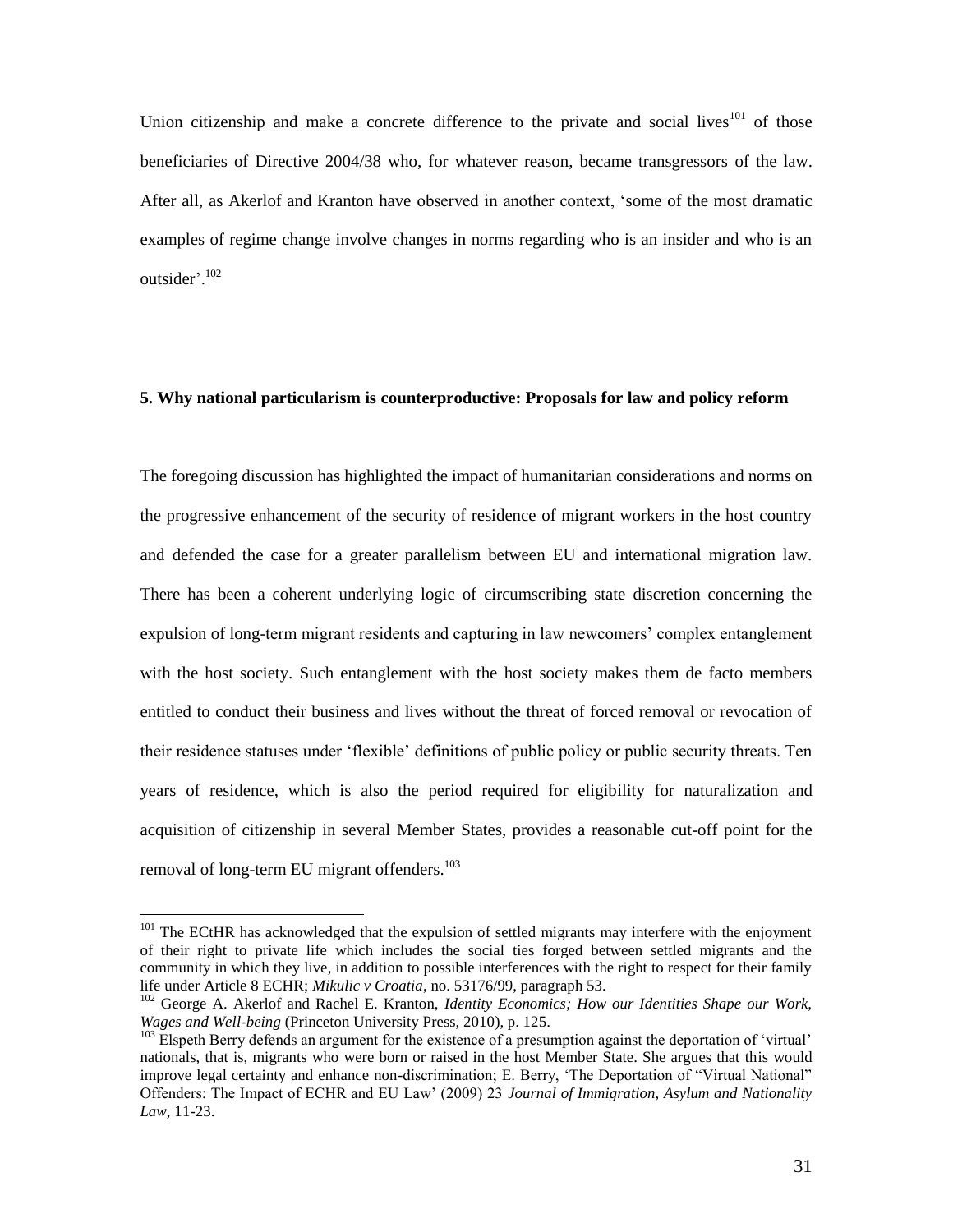The growing significance of European Union citizenship and its increasing alignment with fundamental rights also lends support to the above argument. Since EU citizenship is truly a fundamental status, then the continued removal of EU offenders following ten years of residence cannot be justified. Indeed, if EU citizens can be turned into expellable 'foreigners', notwithstanding their longstanding entanglement with, and participation in, the host society which EU law has facilitated through a variety of free movement provisions, including the permanent resident status established by Directive  $2004/38$ ,  $^{104}$  then one could possibly argue that their membership had always been second class. They had never become 'one of us' or parts of the fabric of society in the host Member State.

There has also been a progressive realization in Europe of the need to provide unequivocal protection to migrant children born or raised in the host country and of bridging the dissonance between children's own perception of themselves as 'insiders' (as 'one of us') and governments' perception of them as continued 'outsiders' (as 'not one of us') even when they find themselves on the wrong side of the law. Migrant children who have spent all or most of their childhood in a society, been brought up and educated in line with its guiding principles and frameworks and have their home there should not be treated as 'non-belongers' and undeserving residents if they become law-breakers. After all, there is hardly any evidence to suggest that lawbreaking is either a by-product of their 'alien' nationality or an act intimately associated with a certain nationality status. To pretend that there is would be tantamount to concealing its social dimensions, notwithstanding its complexity and varied manifestations, and to uncritically tolerate nationalistic proclamations about 'dangerous aliens' contaminating the alleged purity of the national society or discursive narratives about undeserving EU citizens who violated a country's hospitality rules and therefore must be expelled. As Judge Martens has observed in *Beljoudi*,

<sup>&</sup>lt;sup>104</sup> Compare here Recital 18 of the Citizenship Directive which states that 'in order to be a genuine vehicle for integration into the society of the host Member State in which the Union citizen resides, the right to permanent residence, once obtained, should not be subject to any conditions'.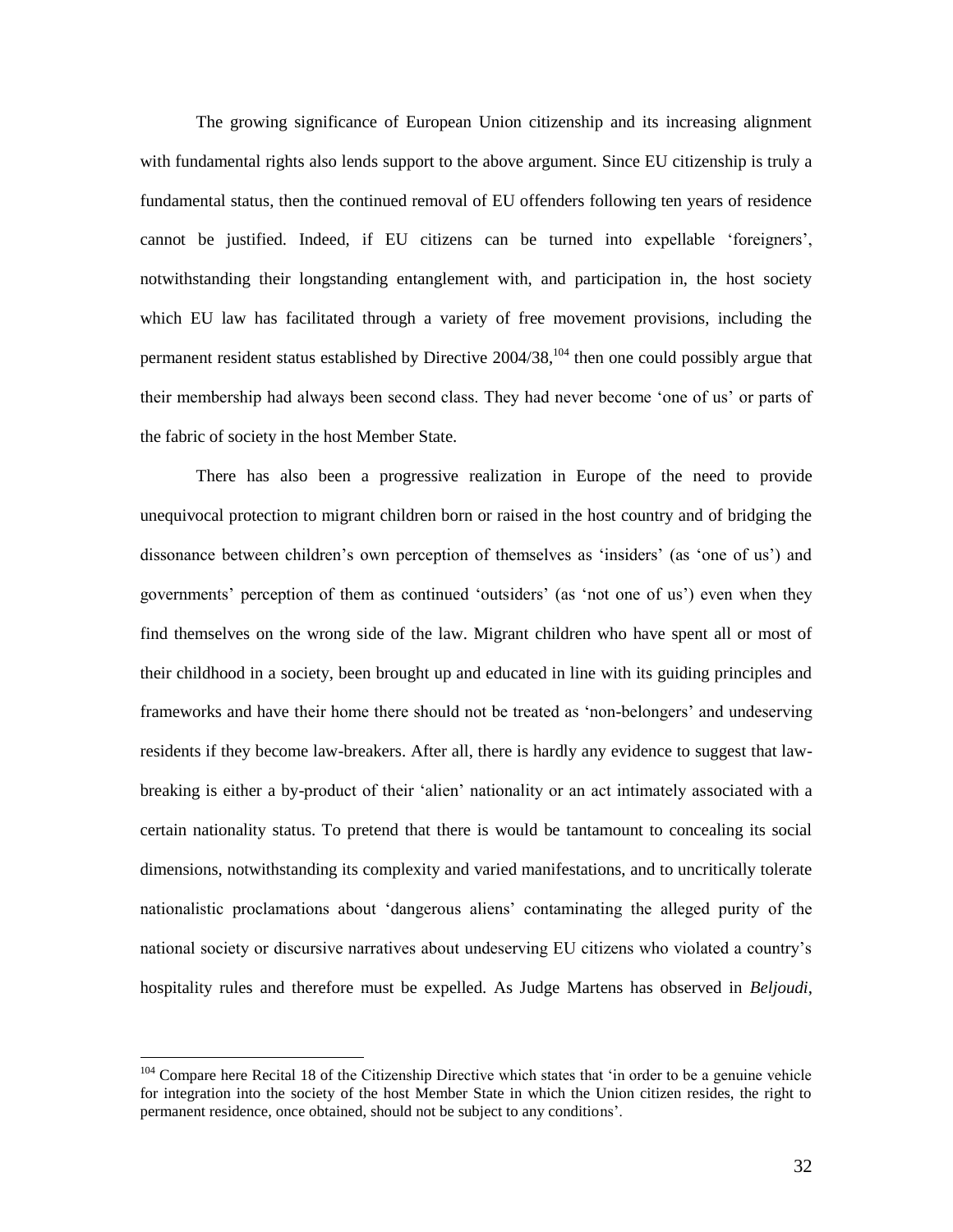'mere nationality does not constitute an objective and reasonable justification for the existence of a difference as regards expulsion'.<sup>105</sup>

Children who have spent all or most of their childhood in a certain country are so intimately connected with their social surroundings that their removal does not only shatter the social world they legitimately call their own but also their personal identities which have been formed within this social world. And in the same way that it would be regarded as both disproportionate and deeply troubling if a state decided to revoke a person's citizenship status because he/she committed a criminal offence, it should be considered to be equally disproportionate and troubling if migrant children's membership status were automatically erased if they committed the same offence. Punishment<sup>106</sup> in both cases cannot, and should not, result in erasing their societal membership status and crushing their lives. In this respect, there exist powerful reasons for making the treatment of national minors and migrant minors assimilable and for questioning the assumption that there exists an incommensurability between law-compliance and the possession of a certain nationality.

<sup>105</sup> Concurring Opinion in *Beljoudi v France*, 234 European Court of Human Rights (ser. A) (1992).

<sup>&</sup>lt;sup>106</sup> It is noteworthy here that the ECtHR has ruled that expulsion following criminal conviction does not constitute double punishment and that states have the power to expel regardless of whether the alien entered the country as an adult or at a young age or was perhaps born there; *Uner v the Netherlands* Judgment of 18 October 2006, no 46410/99 ECHR 2006-XII. Uner was a Turkish migrant resident in the Netherlands since the age of 12 and, as settled and married with a Dutch national and a father of children, had a strong entitlement to reside in the Netherlands. But although 'he had integrated to society to the extent that he did not think of himself as a stranger', the ECtHR relied on the margin of appreciation enjoyed by states in assessing migration cases and asserted the differential position of nationals from nonnational residents belonging to the category of second generation or long-term immigrants in terms of rights of residence. However, it also outlined a number of considerations that should be taken into account in such migration decisions, such as the age of children of the marriage, the difficulties that either the spouse or the children may experience in the country to which the individual is to be expelled, as well as the solidity of social, cultural and family ties with the host country and the country of destination (paragraphs 57-58). See also *Baghli v France*, Judgment of 30 November 1999, no 34374/97 ECHR 1999- VIII. In *Omojudi v United Kingdom*, Judgment of 24 November 2009, no 1820/08, the ECtHR acknowledged that the totality of social ties between settled migrants and the community should be taken into account. It ruled that the deportation of a Nigerian national who had lived in the UK for 24 years interfered with his family life as well as his private life. But compare *Maslov v Austria* (2008), Judgment of 23 June 2008, no 1638/03; *Bousarra v France*, Judgment of 23 September 2010, no 25672/07; *A.W. Khan v UK*, Judgment of 12 January 2010, no 47486/06; in these cases the ECtHR did find a violation of Article 8 ECHR.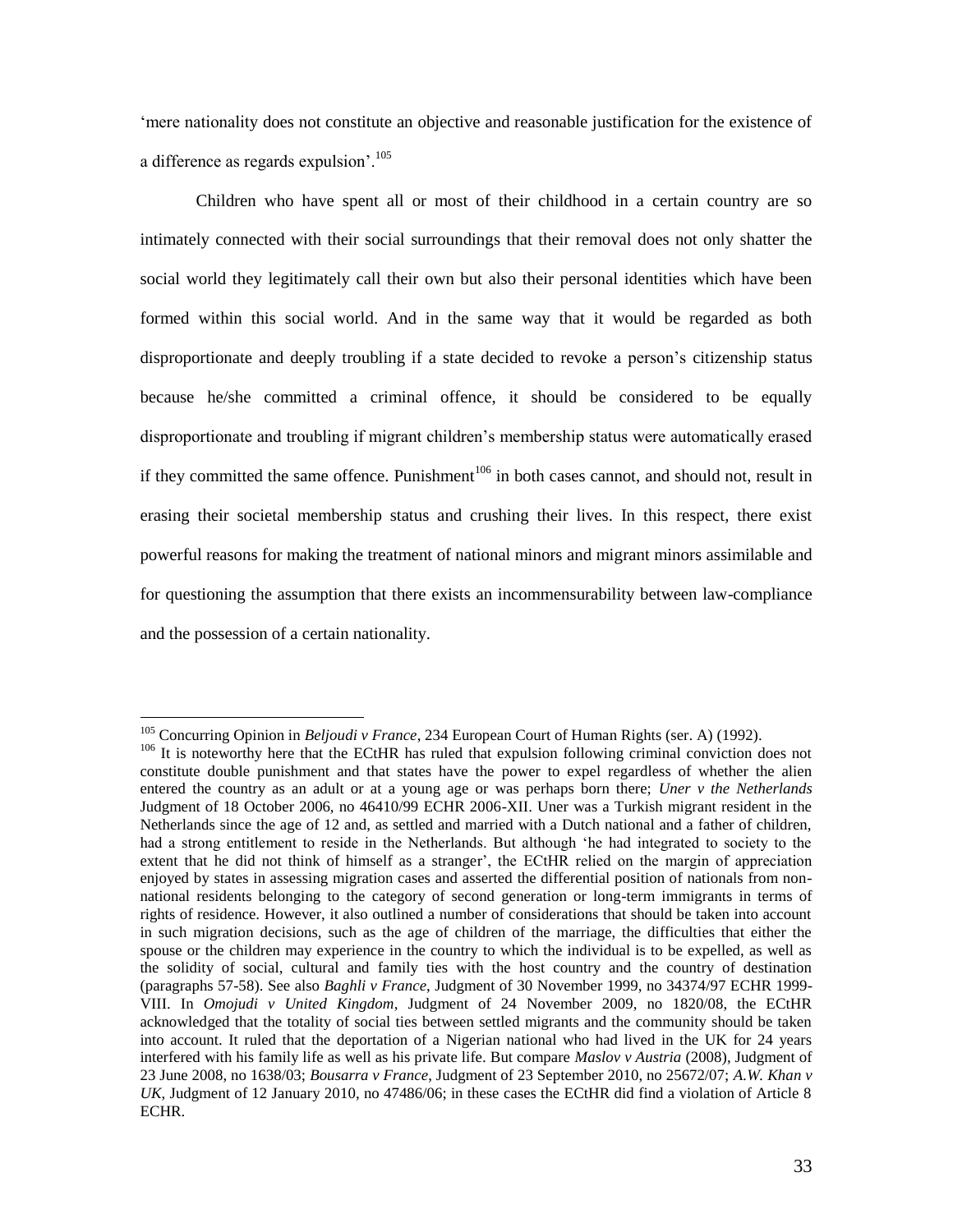It is true that EU law has thus far provided the most comprehensive system of ensuring security of residence for EU citizens, but as we saw in section 2, the correct implementation of Directive 2004/38 remains a challenge<sup>107</sup> and there is a need for improving its relevant provisions. International migration law can furnish ideas and insights for reform which are consonant with European Union law norms and capable of enhancing the latter's integrity as well as effectiveness in national arenas. In this respect, a revised Article 28(3) of Directive 2004/38 should either confine an expulsion decision against long-term resident EU citizens and minor EU citizens to imperative grounds of national security, 'along the lines of preserving the integrity of the territory of a Member State and its institutions'<sup>108</sup> or those categories of citizens should not be expellable at all. Additionally, the inclusion of a fourth paragraph in Article 28 of Directive 2004/38 stating that 'collective expulsions, including expulsions of ethnic groups, are prohibited' is necessary in view of the expulsion of Roma in Italy and France.

The alternative is, of course, national divergence. And national divergence may be consonant with the doctrine of statist positivism, but it also results in creating both holes in the system of protection of EU citizens afforded by EU law and layers of injustice. There may well exist as many as 27 differing legal provisions concerning the definitions of public policy and public security in the EU owing to the wide discretion enjoyed by the Member States. The ECJ has acknowledged that the term 'public policy' is a national law concept subject to national interpretation.<sup>109</sup> As mentioned in *Gaydarov*, 'while Member States essentially retain the freedom to determine the requirements of public policy and public security in accordance with their national needs, which can vary from one Member State to another and from one era to another, the fact still remains that, in the European Union context and particularly as a justification for a derogation from the fundamental principle of free movement of persons, those requirements must be interpreted strictly, so that their scope cannot be determined unilaterally by each Member State

 $107$  On this see the Commission's Communication, COM(2009) 313 final.

<sup>108</sup> Ibid., at p. 10.

<sup>109</sup> Case C-268/99 *Aldona Malgorzat Jany v Ministre de l'Interieur* [1975] ECR I-8615, paragraph 60.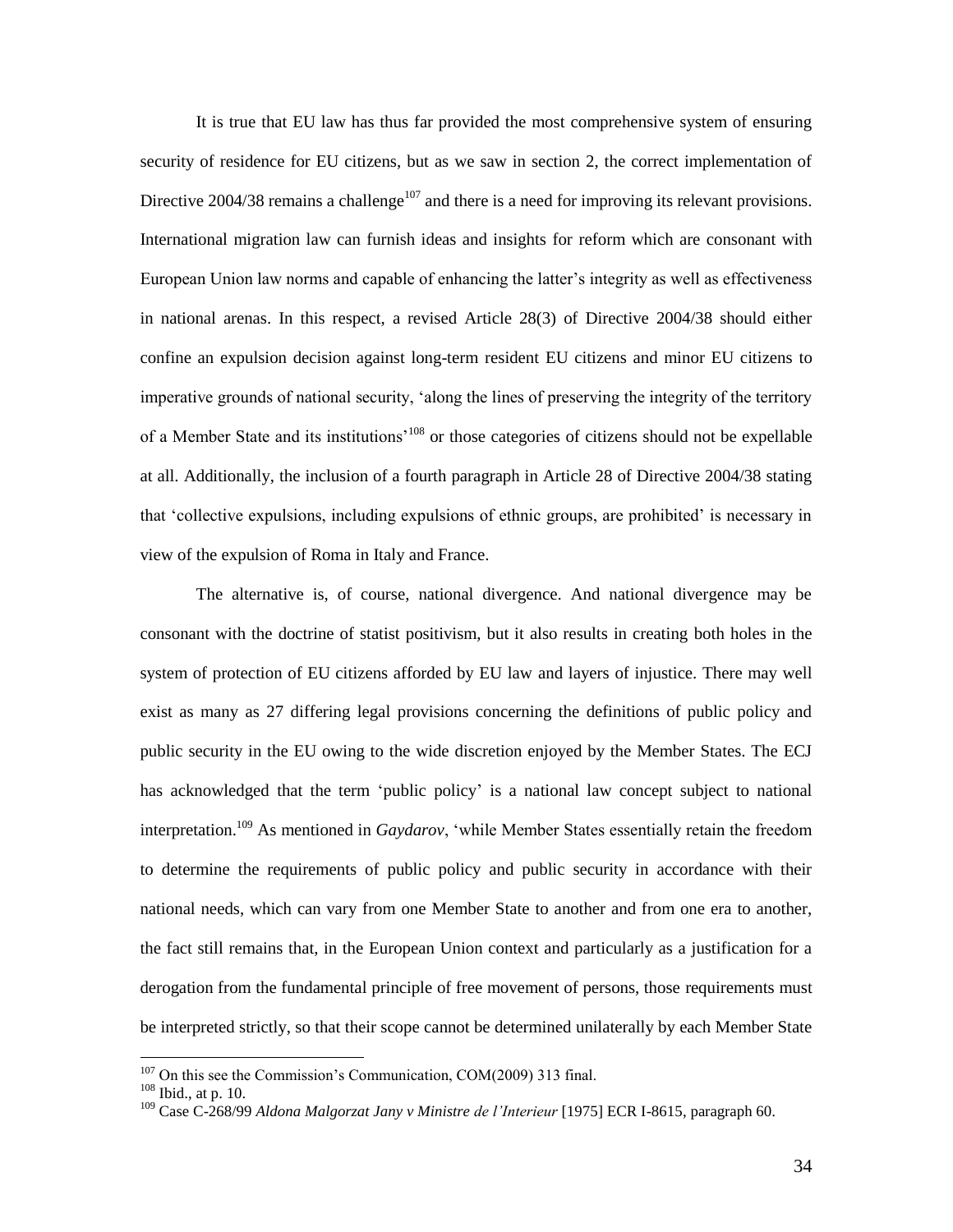without any control by the institutions of the European Union'.<sup>110</sup> Further, the progressive development of Union citizenship and its constitutional metamorphosis into a fundamental status $111$  challenges the maintenance of the status quo. EU citizenship, which has been developed mainly outside the domain of state sovereignty, cannot be compromised by acts designed to preserve state sovereignty and nationalistic understandings of societal membership and belonging.

In addition, although all Member States recognize that long-term residents and certain groups ought to have a more secure residence status and stronger procedural guarantees against their expulsion from the host state, their respective provisions differ as regards their personal scope, the stipulated duration of residence and the degree of reception of ECtHR case law. As such, they could hardly provide a guide as to how the terms 'public policy' or 'public security' need to be interpreted, what the meaning of 'imperative grounds of public security' is, and what kind of protection should be offered to minors who have few or no links with the country which features in their passport or their parents' passport. For instance, while in Germany the length of residence or residence status or birth there as second or third generation offspring would not guarantee security of residence, in Belgium settled migrants can only be removed if they have gravely harmed public order and security.<sup>112</sup> Additionally, the expulsion of those born in Belgium

<sup>110</sup> Case C-430/10 *Gaydarov*, paragraph 32, n 2 above.

<sup>&</sup>lt;sup>111</sup> D. Kostakopoulou, 'The European Court of Justice, Member State Autonomy and European Union Citizenship: Conjunctions and Disjunctions', in B. de Witte and Hans-W. Micklitz (eds.), *The European Court of Justice and the Autonomy of the Member States* (Leiden: Intersentia, 2012); 'Ideas, Norms and European Citizenship: Explaining Institutional Change', *Modern Law Review*, Vol. 65 (2), 2005, 233-267. On the post-*Rottmann* developments, see Koen Lenaerts, '"Civis Europeus Sum": From the Cross-Border Link to the Status of Citizens of the Union', *Online Journal on Free Movement of Workers within the European Union*, December 2011, No. 3, European Commission; Publications Office of the EU, Luxembourg, **<**www.ec.europa.eu/social/BlobServlet?docId=7281&langId=en>, last accessed 23 October 2012; Dimitry Kochenov, 'A Real European Citizenship: The Court of Justice Opening a New Chapter in the Development of the Union in Europe', *Columbia Journal of European Law*, Vol. 18(1), 2012, 55-109; 'New European Citizenship: A Move Beyond the Market Bias', in R. Bellamy and U.Staiger (eds.), *EU Citizenship and the Market* (London: University College London, 2011). <sup>112</sup> Article 20 (Belgian) Immigration Law.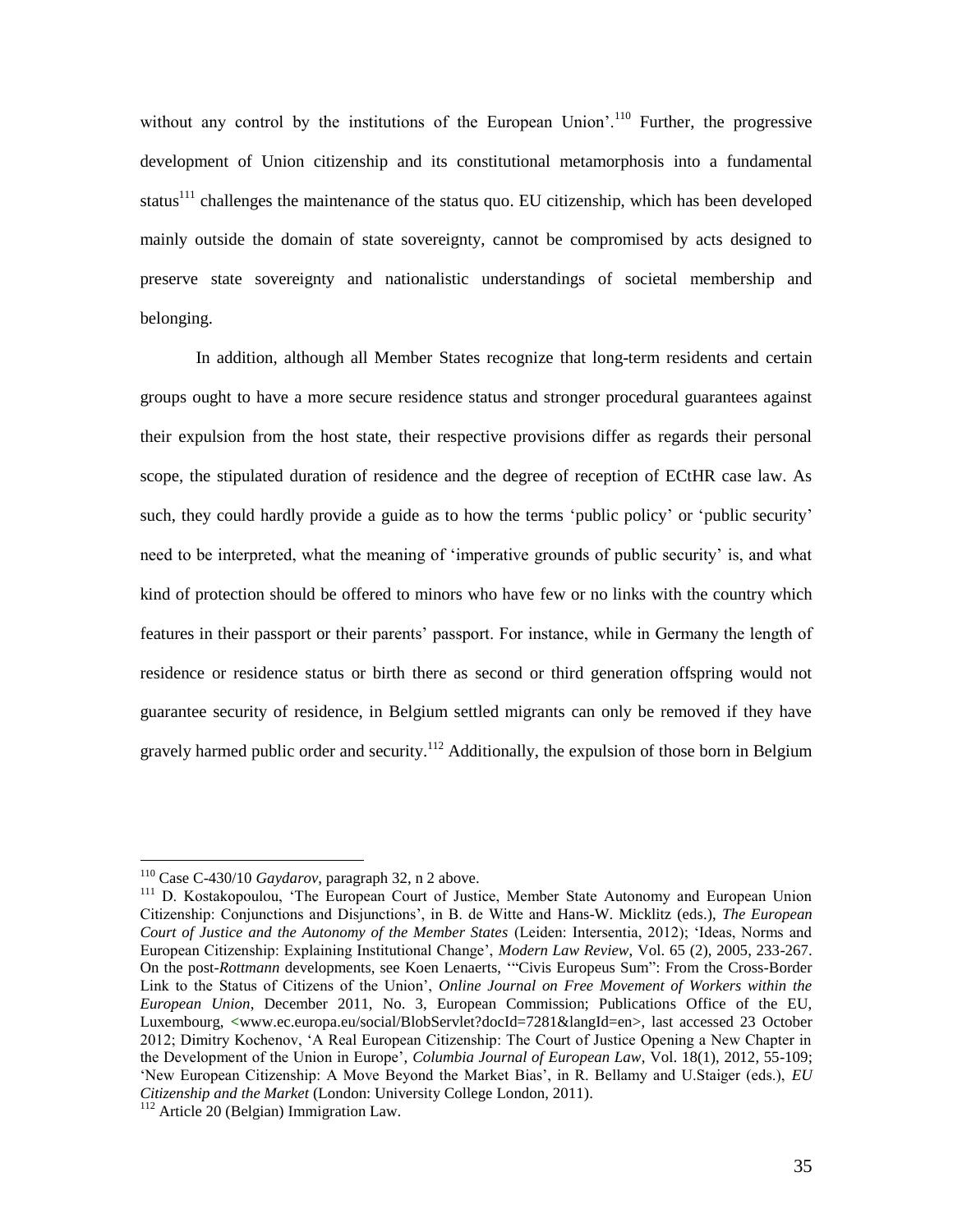or who have lived there from the age of 12 onwards is prohibited.<sup>113</sup> This means that the second or third generation migrant children are entitled to full security of residence even though they may have not acquired Belgian nationality. Besides Belgium, Austria, France, Hungary, Portugal and Sweden also prohibit the deportation of second generation migrants on account of a criminal record. In these states, migrants who arrived in the host country during childhood are also protected, notwithstanding the existence of divergence regarding the precise age of newcomers. In contrast, according to the German Residence Act (AufenthG),<sup>114</sup> had the same migrant child been born in Germany, he/she would not be in a position to enjoy security of residence even if the offence committed there were relatively minor.

In the light of the foregoing discussion it may be concluded that national regulatory autonomy in this field leads to the creation of several 'tiers' of protection of EU citizens and to unpredictability, thereby rendering the EU citizenship status a weak and feeble overlay or, perhaps, even a fiction. The task is to maintain the gravity of liberal norms, the importance of the fundamental status of EU citizenship and the new and broader social space it has created. We need to go forward, not backward. This can only be done if between the fictional and the real, between 'foreignness' and EU citizenship, between the state and the individual, between sovereignty and security, space emerges for critical reflection and for institutional change. For the continued expulsion of long-term resident EU citizens and minors should not be viewed as a mere manifestation of Member States' prerogatives in the fields of migration and security; it tests the meaning and significance of European Union citizenship and impacts on the particularization of the ideals underpinning both liberalism and European integration.<sup>115</sup> And adherence to these

<sup>113</sup> Compare here Lord Justice Sedley's remark in *SSHD v HK* (Turkey): 'The number of years a potential deportee has been here is always likely to be relevant; but what is likely to be more relevant is the age at which those years began to run. Fifteen years spent here as an adult are not the same as fifteen years spent here as a child. The difference between the two may amount to the difference between enforced return and exile.' ([2010] EWCA Civ 583, paragraph 35).

<sup>&</sup>lt;sup>114</sup> Residence Act of 30 July 2004; Aufenthaltsgesetz.

<sup>115</sup> Compare here AG Jacobs' statement of 'civis europaeus sum' in Case C-168/91 *Konstantinidis* [1993] ECR I-1198, point 46.